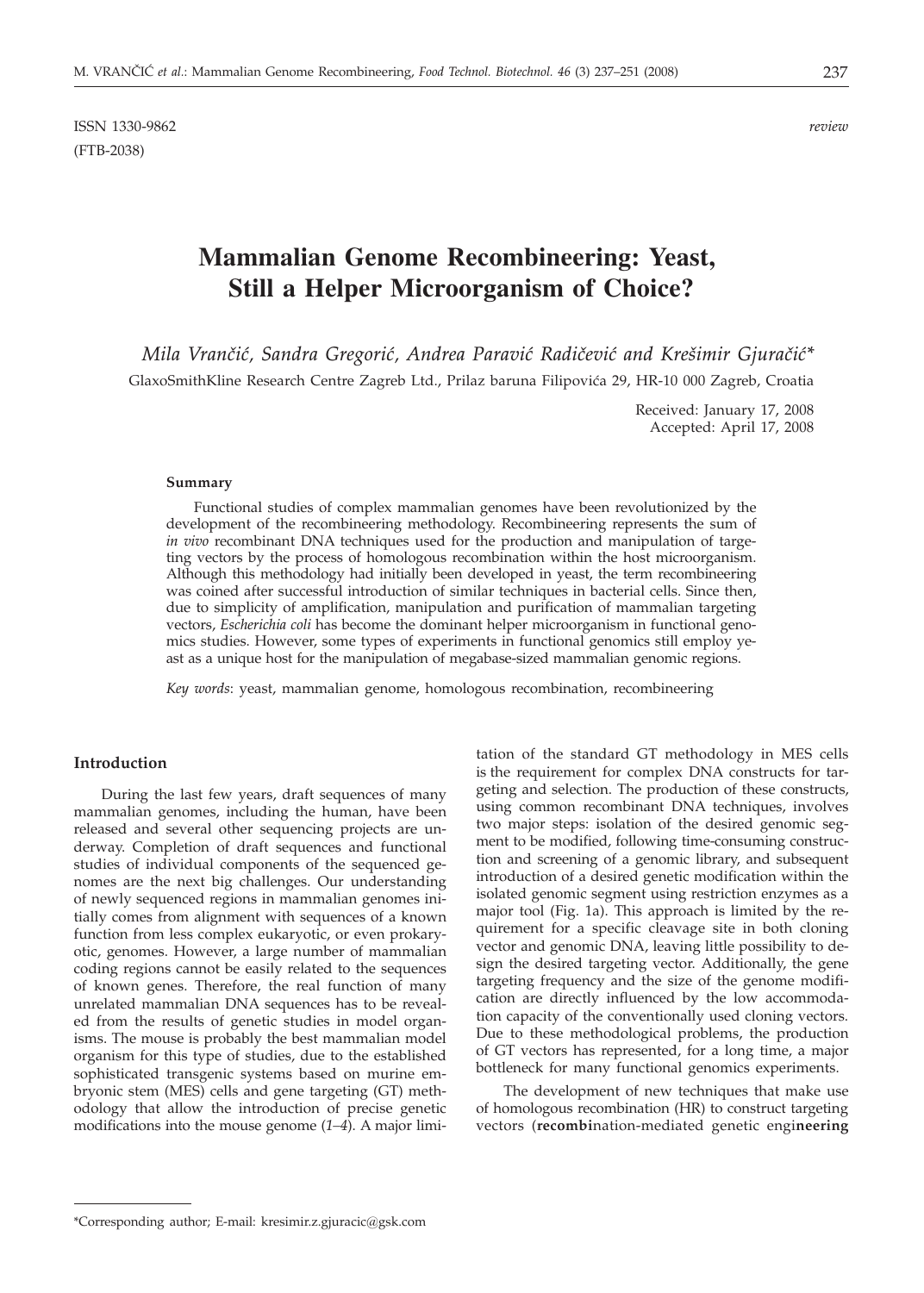termed **recombineering**, Fig. 1b) has overcome many limiting steps of the techniques previously employed. The yeast *Saccharomyces cerevisiae*, with impressively high frequency of homologous recombination, is the microorganism of choice for the production of recombinant targeting constructs using the recombineering approach (*5,6*). Due to the inherent yeast recombination machinery, it is possible to clone any desired piece of genomic DNA, using a technique known as transformation-associated recombination (TAR) cloning. This cloning technique significantly reduces the time and effort needed for the isolation of a genomic segment from genomic libraries.

Once isolated, it is possible to introduce virtually any genetic change and selective marker within a future targeting construct in yeast, using PCR amplified cassettes sharing very short homology with the genomic segment. Another and perhaps the most significant advancement that yeast recombineering can offer is the accommodation of large genomic segments in yeast artificial chromosomes (YACs).

Although the use of YAC-based vectors enabled numerous functional studies of complex megabase-sized mammalian genomic sequences (*7*), difficulties in purification, frequent chimaerism of genomic segments and



**Fig. 1.** Comparison of recombinant DNA techniques *in vitro* (genetic engineering) and *in vivo* (recombineering) for the production of murine gene targeting (GT) vectors: a) conventional genetic engineering technology involves time-consuming preparation and screening of the genomic library, resulting in isolation of the target DNA segment, followed by its modification using restriction enzymes (RE) and ligases in order to obtain the final targeting construct. Both the flanking regions of the genomic segment and the position of the selective marker are strictly defined by the position of the appropriate RE sites within the genomic DNA; b) recombineering methodology allows quick one-step isolation of the desired genomic DNA segment relying on recombination between short homologies present in the cloning vector and genomic DNA. The same principle is subsequently used for the insertion of a selective marker, resulting in a targeting vector carrying a genomic segment modified at virtually any position (*drug*<sup>R</sup> – selective marker comprising the resistance to certain antibiotic; *ori* – origin of replication)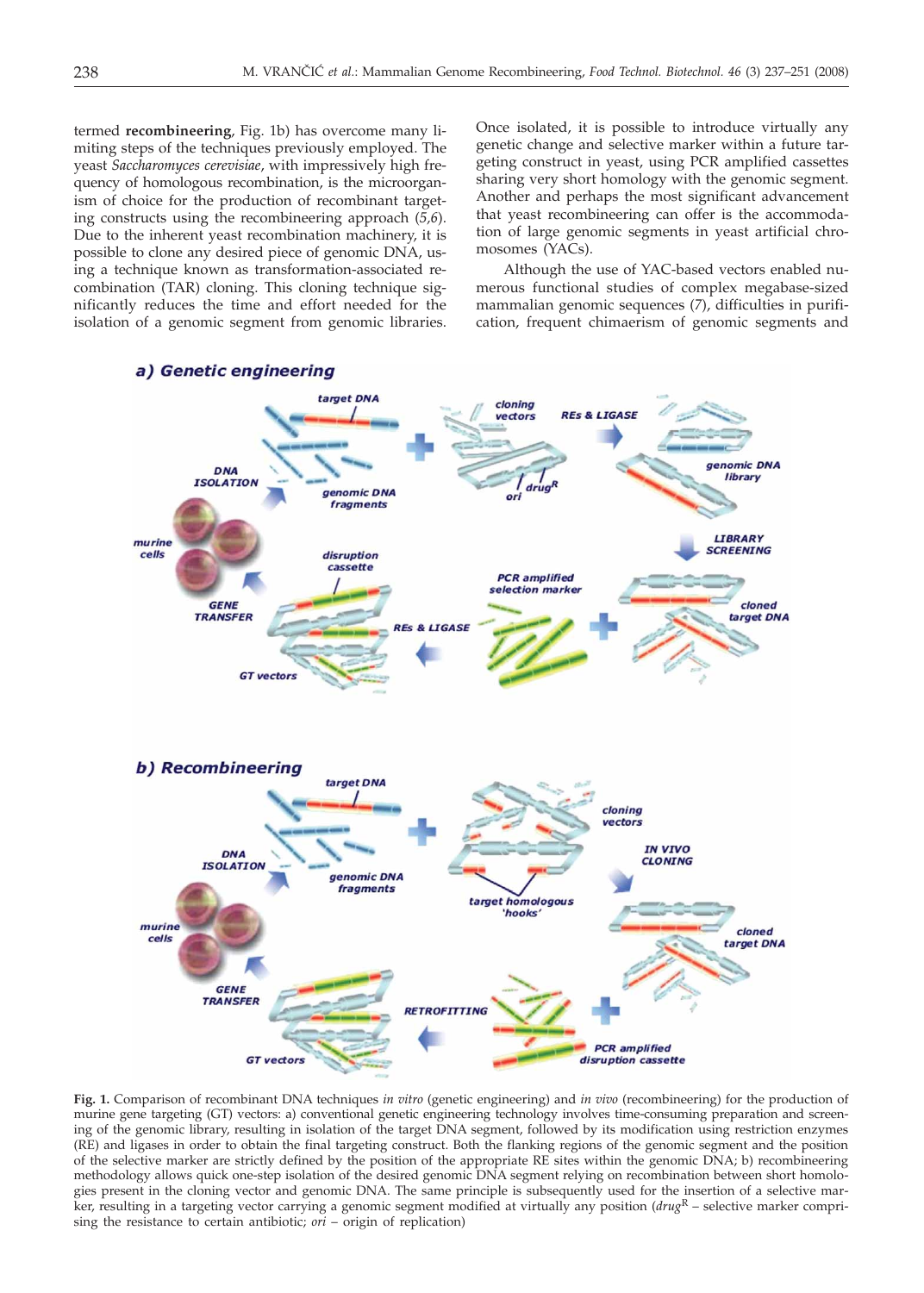their low stability made handling of YAC vectors quite complicated. Construction of equivalent vectors, bacterial artificial chromosomes (BACs) and P1 artificial chromosomes (PACs) in the bacterium *Escherichia coli*, solved the problems encountered previously with YACs. However, due to the low efficiency of HR in the bacterial host, modification of these vectors involved mostly standard recombinant DNA techniques. Recently, recombineering techniques have also been developed in *E. coli* using phage-encoded, instead of endogenous recombination proteins, making the bacterial cell as competent in HR as yeast and the microorganism of choice for the construction of targeting vectors. In this review, the advantages and disadvantages of recombineering in both microorganisms will be compared, with major focus on the yeast *S. cerevisiae* and its ability to still be considered a valuable tool for mammalian genome engineering (for more on the bacterial recombineering topic see reviews *8,9*).

# **Basic Recombination Studies in Yeast as a Starting Tool for Recombineering**

Fundamentals of cloning techniques based on homologous recombination were established in the early 1980s by Orr-Weaver *et al.* (*10*) while studying recombination using transformation in yeast as a model system. Previous experiments evidenced that, when the transforming DNA was a non-replicative hybrid plasmid, transformation could occur only by plasmid integration into yeast chromosomes *via* homologous recombination (*11,12*). Whereas intact circular plasmids display low frequency of integration by a single reciprocal crossover, plasmids linearized within a region of homology to yeast chromosomal DNA are integrated into the homologous chromosomal site at much higher frequencies. More surprisingly, plasmids containing a double-strand gap within sequences homologous to the yeast genome integrate with high efficiency by crossover. During the process of integration, the double-strand gap is repaired *via* homologous recombination using chromosomal information as a template. The final structure is identical to that obtained from the integration of a circular DNA molecule (*10*).

A step further was achieved using plasmids containing a yeast origin of replication (also referred to as autonomously replicating sequence, or ARS) that can produce transformants both with and without integrating into chromosomal DNA, thus rendering both crossover and non-crossover products. When the transforming DNA is a gapped replicative plasmid, approximately equal numbers of integrated and non-integrated plasmids are recovered, following the correct repair of a double- -strand gap. Since recombinational repair of a double- -strand gap involves transfer of genetic information from one DNA molecule to another, non-crossover events result in non-reciprocal transfer or conversion of chromosomal information onto extra-chromosomal plasmids (*13–15*).

These observations subsequently led to the development of a one-step gene disruption methodology in yeast by Rothstein in 1983 (*16*). Complete deletion of a corresponding chromosomal gene (null mutation) is performed by gene replacement, such that a marker gene replaces the deleted sequence. Originally, DNA fragments flanking the gene of interest are cloned on both sides of a yeast marker gene and, upon transformation, homologous recombination between the flanking regions results in deletion of the gene of interest and simultaneous integration of the marker gene. The method has undergone many improvements since. A breakthrough was accomplished when Baudin *et al.* (*17*) demonstrated that a PCR-amplified marker gene, flanked by short stretches of genomic sequence, was sufficient to target homologous integration. The minimum amount of homology required was shown to be 30 bp on each side of a selectable marker (*18*). These findings resulted in the development of a PCR-mediated technique for gene disruption in *S. cerevisiae,* facilitated by the design of high fidelity DNA polymerases (*19*)*.* Constructs for gene manipulation, thus, can be generated rapidly and accurately by PCR, without previous time-consuming construction of plasmid clones containing the gene of interest (*17,20*). The system was further improved by using a heterologous marker gene in order to avoid problems of gene conversion associated with the use of yeast endogenous marker genes and recipient yeast strains not completely devoid of the marker gene (*21*). The most extensively used heterologous marker is the dominant resistance module *kanMX*. It contains the *kanr* open reading frame of the *E. coli* transposon *Tn*903 (*22*), fused to the *TEF* promotor and terminator sequences from the filamentous fungus *Ashbya gossypii* (*23*), and permits efficient selection of transformants resistant against the antibiotic geneticin (G418) (*24,25*). Since the number of marker genes is limited, marker rescue is an essential requirement in the construction of yeast strains with multiple gene disruptions. A high occurrence of mitotic recombination between non-tandem direct repeats in yeast was used to develop various marker recycling procedures, all based on homologous or site-specific recombination between homologous sequences flanking the marker gene, such as *Salmonella hisG* (*26*), *S. cerevisiae FRT* (*27*) and *loxP* (target sites for Cre recombinase of phage P1) (*28,29*). After gene disruption, recombination between the two repeats results in marker removal, leaving behind a single repeat at the deleted gene locus. Alternatively, marker recycling procedures based on religation of DNA ends, such as I-*Sce*I-induced popping-out (*30*), have been developed. Besides considerably higher efficiency compared to other marker recycling approaches, another advantage of the I-*Sce*I pop-out system is the substantially shorter sequence (50 bp) that is left behind after popping-out, which contrary to recombinase-induced popping-out does not contain an active I-*Sce*I site. However, genomic copies of a repeat, as well as any other heterologous sequence, can cause increased mistargeting of constructs containing the same sequence, or unexpected chromosomal rearrangements *via* intra- or interchromosomal recombination. Hence, much effort has been made to accomplish marker removal, such that no heterologous material is retained. A novel PCR-mediated gene deletion and marker recycling system, designated seamless gene deletion, has recently been introduced for use in *S. cerevisiae* (*31*). A 40-bp sequence, derived from a region adjacent to the targeted locus, is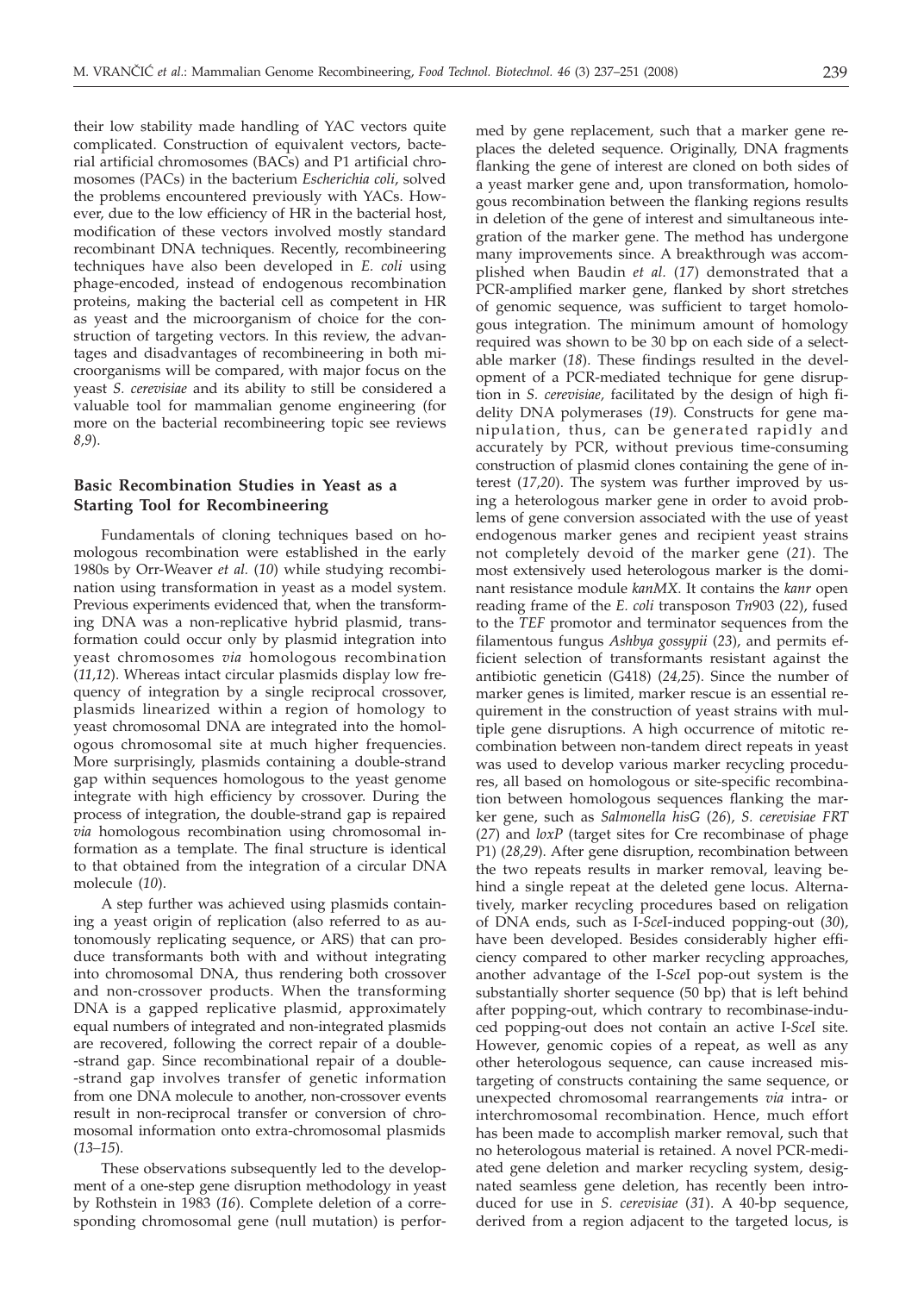placed in an integrating construct to generate direct repeats on both sides of the targeted gene. Thus, after integration and subsequent excision of the marker gene, both *via* homologous recombination, no foreign or additional sequences are left in the genome. Another possible approach for marker recycling is a two-step cloning- -free process based on transformation of yeast by oligonucleotides, referred to as *delitto perfetto* (idiom used to represent 'perfect deletion'). The first step involves integration of a counterselectable reporter (CORE) cassette, followed by a transformation step with specifically designed oligonucleotides that eliminate the CORE cassette. This strategy generates products having only the desired modification, such as single or multiple base change, an insertion, a small or large deletion, or even random mutations, whereas foreign DNA disappears without a trace (*32*).

## *In vivo* **Plasmid Vector Construction in Yeast**

Homologous recombination between overlapping DNA fragments in yeast has not only been used for the introduction of various modifications into genomic DNA, but it has also been a very valuable tool in plasmid DNA manipulation. It all began with the pioneering work of several research groups in the late 1980s, who demonstrated that a double-strand DNA break in a vector could be repaired by co-transformation with a linear DNA fragment containing sequences that flank the break (*33,34*). This finding served as the foundation for a wide variety of yeast-based DNA cloning and manipulation methods. Ma *et al. (35*) developed a convenient and simple method for the construction of new plasmids of desired structure. In order to obtain a recombinant circular plasmid, they used yeast co-transformation with a linearized plasmid and a DNA restriction fragment of appropriate homology to serve as a substrate for recombinational repair. Conveniently, this procedure does not require homology of the free ends of the involved DNA molecules for efficient recombination between internal homologous regions. The method has been particularly useful for the incorporation or removal of selectable markers, centromeres and replication elements, and has served for the construction of an extended series of yeast centromere, episomal and replicating (YCp, YEp, and YRp) plasmids. Analogous to improvements in the gene disruption methodology, the technique for plasmid construction *via* homologous recombination in yeast was further simplified by the use of PCR-amplified oligonuceotides with 30–40 bp of homology to a linearized yeast plasmid. During co-transformation into yeast, homologous recombination occurs at a position directed by the PCR oligonucleotide, rendering the desired plasmid construct (*36*).

Thus, a decade after the first manipulations of endogenous and/or exogenous DNA *via* homologous recombination in yeast were performed, virtually any modification of genomic DNA and plasmid vectors could easily and accurately be accomplished by means of an available technique (Fig. 2).

# **Transformation-Associated Recombination (TAR) Cloning**

At about the same time, pursuing the requirements of functional genomics, two research groups were investigating the possibility of isolating large chromosomal regions directly from genomic DNA, another implementation of recombinational cloning in *S. cerevisiae* (*37,38*). Previously, several vectors for cloning large DNA fragments had been designed (plasmids, phages and cosmids), with Yeast Artificial Chromosomes (YACs) (*39,40*) being an ultimate vehicle of choice for cloning large fragments of DNA. Results of Ketner *et al.* (*41*), who managed to recover the adenovirus genome as a YAC, suggested that it was possible to recover even single copy genes by recombinational targeting. Following that finding, two groups in collaboration, led by Michael A. Resnick and Vladimir Larionov, developed a new technology, transformation-associated recombination (TAR) cloning (Fig. 3), employing a process similar to that of gap repair during homologous recombination (*38*). TAR cloning enables selective, accurate and quick isolation of entire genes or large chromosomal regions from complex



**Fig. 2**. Production of mammalian targeting vectors in yeast using homologous recombination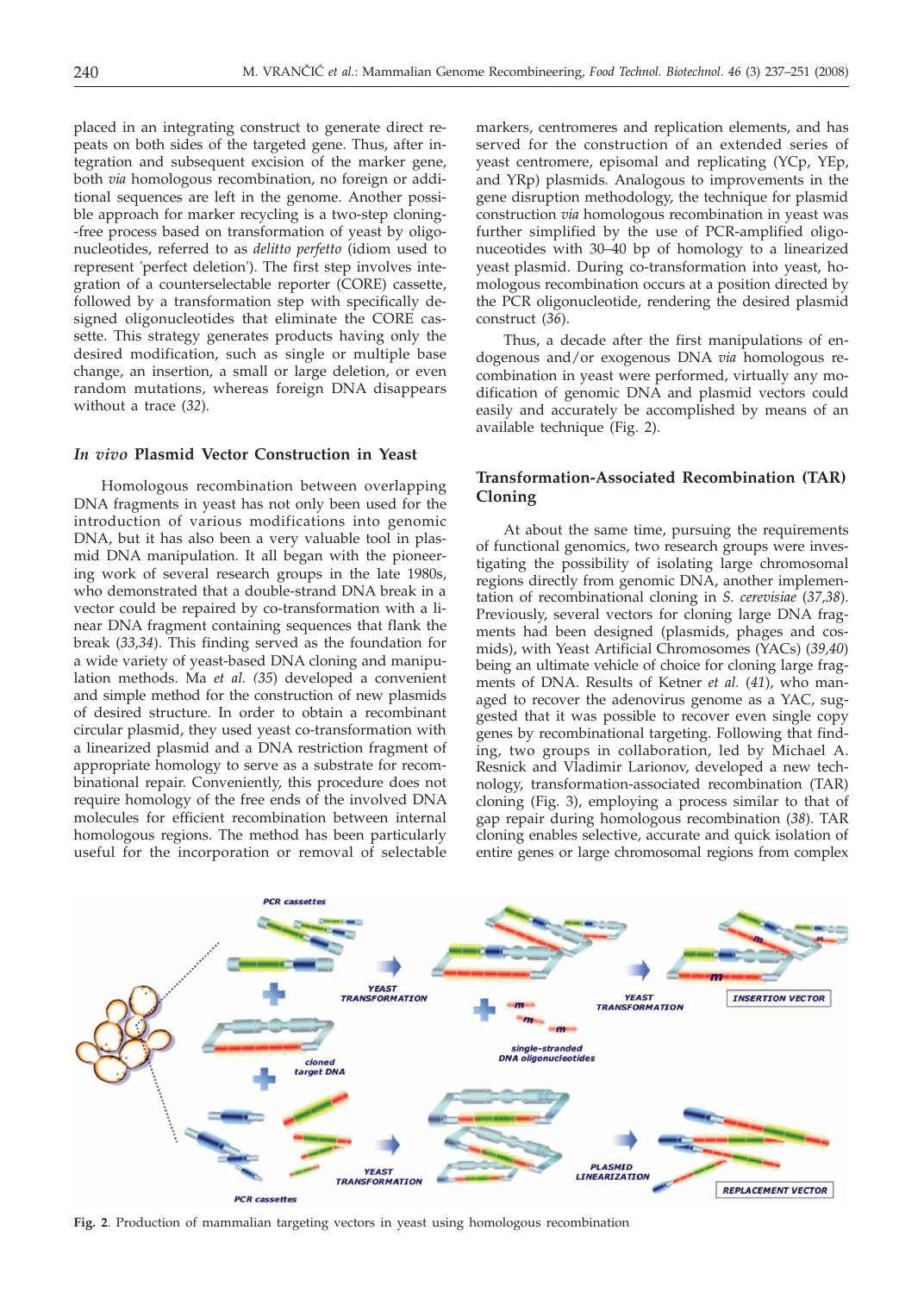

**Fig. 3.** Transformation-associated recombination (TAR) cloning: a) co-transformation of yeast spheroplasts with genomic DNA and a TAR cloning vector, containing a yeast selective marker (URA3), a centromere (CEN) and an autonomously replicating sequence (ARS), can result in two types of recombinant products: a vector containing the targeting sequence cloned, as a consequence of the DSB repair by HR, or a ligated vector after NHEJ. In order to increase the frequency of the HR event, two approaches have been developed: b) by using TAR vectors without the ARS which give transformants only in case of an HR event with a mammalian genomic segment containing an ARS-like DNA sequence, or c) by positioning the hooks between upstream activation sequences and the ORF of a negative selection marker, such as URA3, resulting in positive TAR clones only after insertion of a genomic segment (the NHEJ event would result in the 5FOA sensitive clones)

genomes without the need for previous construction of a genomic library. Thus, it minimizes standard *in vitro* manipulation of cellular DNA prior to cloning, which can lead to breaks and nicks, contributing to the assembly of aberrant DNA molecules (*42,43*). The technique is based on *in vivo* homologous recombination, during yeast spheroplast co-transformation, between genomic DNA and a linearized TAR vector. The vector contains two targeting 'hooks', homologous to 5'- and 3'-sequences flanking the region of interest, which can be as small as 60 bp (*44*) (selectivity of cloning decreases significantly when the homology is shorter), a yeast centromere and a selectable marker. Recombination between the linearized vector and genomic DNA fragments results in formation of circular yeast artificial chromosomes (YACs) that can replicate and segregate in yeast. Equivalently, the use of two linearized vectors, one containing only a

telomere and the other a centromere and a telomere, results in the assembly of a linear YAC. Besides the difference in the rate of the desired recombinational event, in favour of the linearized vector (circular TAR cloning is a bimolecular event, whereas in linear TAR cloning the reaction is trimolecular), circular YACs have several advantages over their linear counterparts. Most prominent is the simplicity of isolation, as they can be separated from linear yeast chromosomes by standard alkaline lysis techniques (*45*), or simply by pulsed-field gel electrophoresis (PFGE), since large open-circular molecules are trapped in the starting well. Circular YACs are more resistant to shear stress than linear YACs, and can be easily manipulated. Furthermore, they can be easily modified by homologous recombination into BACs and transferred into *E. coli* cells, simplifying DNA isolation for further physical and functional analyses. Moreover,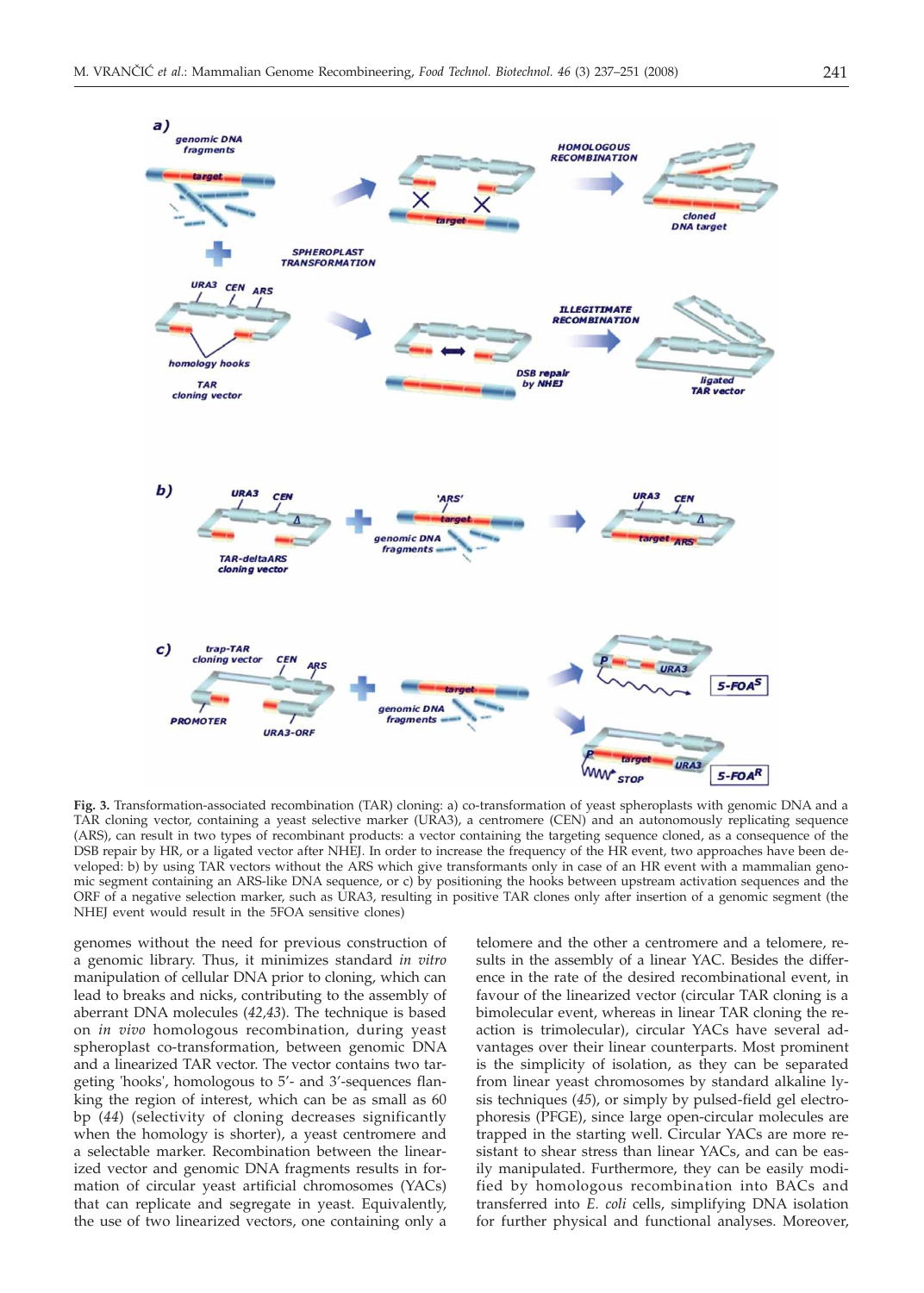it has been shown that circular YACs exhibit structural and segregational stability comparable to that of linear YAC molecules (*46*). The quality of genomic DNA is critical for the efficiency of the method. Preparation of high molecular mass DNA in agarose plugs is an option, as it prevents genomic DNA from shearing (90 % of genomic DNA consists of fragments greater than 1 Mb), but at the same time agarose fragments inhibit spheroplast transformation. Therefore, DNA preparation in aqueous solution is preferable. Also, the yield of the transformants increases with decreasing size of genomic DNA fragments, possibly due to more efficient penetration of smaller fragments into the spheroplasts, with an optimal range between 300 and 500 kb for cloning fragments greater than 200 kb (*47*). So far, DNA fragments up to 600 kb have been non-selectively isolated in yeast using common genomic repeats (such as LINEs and SINEs) as targeting hooks (*38,46*), whereas under optimized conditions, specific chromosomal segments up to 250 kb can be isolated with high selectivity (*48*).

### *Improvements of the TAR cloning methodology*

The TAR cloning methodology has undergone many improvements over the last few years, and has become a very powerful tool in the post-genomic era. The initial low efficiency of transformation was significantly increased using the highly transformable *S. cerevisiae* strain VL6-48N, generated especially for the purpose of TAR cloning (*49*). A distinctive feature of this strain is the deletions of various endogenous genes coding for yeast auxotrophic markers, which eliminate the occurrence of false positive transformants due to spontaneous mutations or homologous recombination between the plasmid bearing the marker gene and its equivalent genomic locus. Thus, vectors with multiple yeast genetic markers can be efficiently used.

Even so, one of the major technical problems was the low frequency  $(\sim 0.5 \%)$  at which the desired region was obtained, especially in the case of single-copy gene isolation (*50,51*). The finding that TAR vectors recombine preferentially with homologous sequences at the ends of the targeted genomic fragment was critical for the improvement of TAR cloning protocols (*44*). The frequency of a desired event increases approximately 20 times by introducing double-strand breaks (DSB) near the targeted regions. This can be achieved either by treating genomic DNA with a specific endonuclease prior to transformation, or by introducing specific DSBs *via* RecA-assisted restriction endonuclease (RARE) cleavage, a technique that allows selective cleavage of a DNA molecule at a single, predetermined restriction site (*52,53*). Limitations for wide applicability of the original method were posed by two imperatives in TAR vector construction – two specific targeting sequences that function as 'hooks' and lack of an ARS element (Fig. 2b).

Although quite a few draft sequences have been released until today, in many cases there is only limited sequence information available, such as a 3'-end specific sequence or a sequence tagged sites (STS). STSs are short (200 to 500 bp) DNA sequences at 3'-ends of most human genes with a single occurrence in the human genome, and serve as landmarks in genome mapping. Approximately one STS has been identified per 100 kb of the human genome. Based on this fact, a modified ver-

sion of the TAR cloning method, radial TAR cloning (*54*), has been developed using a vector with a single specific gene sequence as one of the hooks, while the other hook is a common repeated sequence such as *Alu* and *B1* for human and mouse DNA, respectively. The repeated elements enable isolation of a set of nested overlapping fragments that extend from the specific hook to different homologous upstream or downstream positions. In contrast to TAR cloning with two specific hooks, radial TAR cloning can produce chimaeras (*55*). This cloning artefact occurs due to the presence of multiple homologies for the common repeat hook in the genomic DNA, but does not represent a hindrance, since chimaeric clones can be identified by sequencing the ends of the cloned inserts and thus efficiently eliminated. The use of vectors lacking an ARS element allows screening of TAR cloning events against a high vector background (clones without an insert), but at the same time limits the TAR cloning methodology to isolation of DNA fragments containing at least one ARS or ARS-like sequence. ARS-like elements are short AT-rich sequences (~50 bp) containing a non-conserved 17-bp core consensus sequence (*56*). Although sequences that function as ARSs in yeast are abundant in all eukaryotic genomes and occur on the average every 20 to 40 kb (*57*), in chromosomal regions with multiple repetitive elements, such as heterochromatin blocks, telomeres and the centromere, ARS frequency might be reduced. To clone specifically the regions lacking ARS-like elements, a modified TAR cloning method has been developed using a TAR vector with an inserted ARS, and URA3 as a counter-selectable marker (*58*, Fig. 3c). The hooks are placed between the promoter derived from the *Schizosaccharomyces pombe ADH1* gene and the open reading frame of the *URA3* gene. The used promoter exhibits specific spacing requirements for its function such that the permissive distance between the TATA box and the transcription initiation site is at most 130 bp, which correlates with two hooks 60 bp in size. In this way, insertion of any sequence between the hooks results in the initiation of transcription at an alternative site, and thereby inactivation of *URA3* expression which confers resistance to 5-fluoroortic acid. Thus, negative genetic selection allows screening of TAR cloning events against high background vector recircularization by the process of end-joining. Circularization of linear plasmid DNA by ligation was observed already in early transformation experiments in yeast (*11*), implicating the existence of an additional repair pathway for DNA double-strand breaks, independent of recombination. Today it is known that non-homologous end-joining (NHEJ) is a critical mechanism for DNA repair and has been highly conserved throughout eukaryotic evolution (*59*). Disruption of the yeast genes *YKU70*, *YKU80* or *LIG4,* coding for major components of NHEJ – Yku70p, Yku80p and Lig4p, respectively, drastically reduces repair of plasmids bearing 5'- or 3'- loose ends, while residual repair in these strains is inaccurate (*60,61*). Thus, one way of avoiding high background, when using TAR vectors containing ARS, could be the use of mutant yeast strains with defective NHEJ.

### *YAC stability and propagation in yeast*

Once the desired YAC clone has been obtained, there is still the issue of stability of such large fragments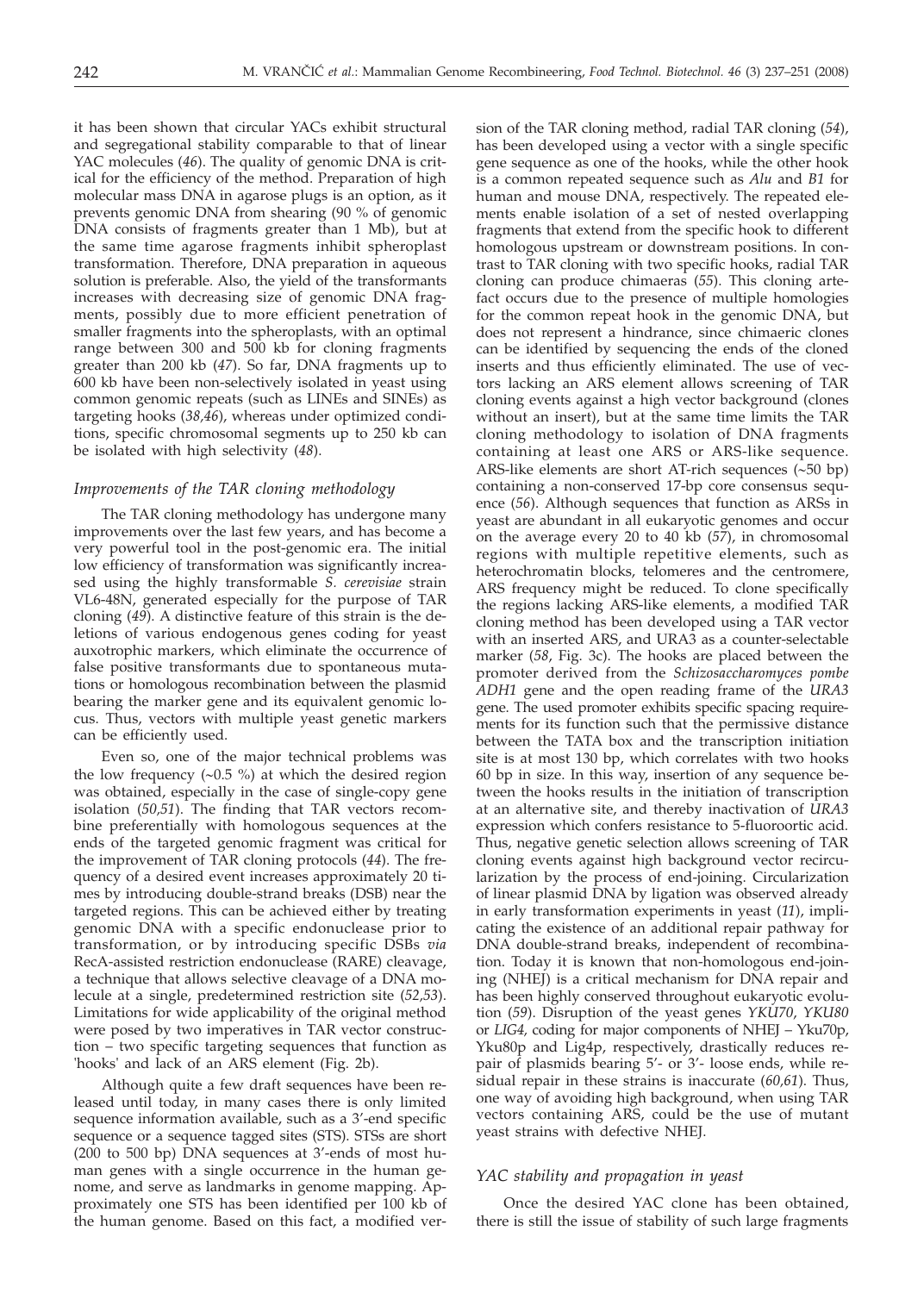of heterologous DNA in *S. cerevisiae*. There is evidence that YAC clones containing mammalian DNA may be unstable and undergo deletions or rearrangements during mitotic propagation in yeast. Such events are most likely promoted by homologous recombination (HR) between large amounts of repeated sequences within mammalian DNA during the cloning process and/or mitotic propagation (*62–64*). Genes specifically associated with HR in mitotic cells include *RAD51*, *RAD52*, *RAD54*, *RAD55*, *RAD57*, *RAD59* and *RPA* (*65–68*). Therefore, since the early 1990s, several groups have been investigating the integrity of YACs in yeast strains proficient or deficient in DNA repair/recombination. However, the results of those studies are not consistent, as different groups report contrary data. There is evidence, based on several independent studies, that the frequency of transformation-associated alterations and mitotic instability of YACs, containing heterologuous DNA, is significantly reduced in *rad52* mutant strains (*69,70*). Yet, Kohno *et al.* (*71*) report even greater stability of a number of loci in *rad51rad52* double mutants in comparison with *rad51* and *rad52* single mutants. However, mutations in *RAD52*, initially characterized as causing a defect in the recombinational repair of DSBs (*72*), also result in a variety of defects, including strong reduction of various types of induced and spontaneous recombination (*13,73, 74*). These pleiotropic effects account for a reduced growth rate and transformability of *rad52* mutants compared to wild type (WT) strains, as well as an inability to manipulate YACs *in vivo* due to the lost recombination function of the host and somewhat elevated rates of chromosome loss and mutation. Moreover, as the *RAD52* gene product is essential for meiotic recombination, the homozygous *rad52* null mutant is able to go through sporulation, but inviable spores are produced (*74*). Since manipulation of yeast often involves mating and sporulation (meiosis) as a method of altering the genetic background, introduction of a *rad52* null mutation into YAC hosts might preclude the use of standard genetic techniques for manipulation of YAC clones. Based on these observations, a system that accomplishes YAC stabilization and provides an opportunity for additional YAC modification by recombination *in vivo* has been developed. Transfer of YACs from WT strains into strains with a conditional *RAD52* gene is performed by *kar1* mating (*75*). This technique takes advantage of the properties of *kar1* mutant strains – if one of the mating yeast cells carries a mutation in the *KAR1* gene, nuclear fusion fails (*76*). Most of the daughter cells formed by budding from the heterokaryon (zygote containing two nonfused parental nuclei) receive one of the haploid chromosomal sets, generating haploid cells with a mixed cytoplasm. However, transfer of natural yeast chromosomes, as well as YACs, from one haploid nucleus to another during mitosis has been demonstrated to occur at low frequency (*77*). Thus, *kar1* mating eliminates the need for crosses and sporulation or, alternatively, for the isolation and retrotransformation of YACs into new hosts.

Alternatively, Le and Dobson (*78*) suggested that yeast strains with mutations in *RAD54*, one of the members of the *RAD52* epistasis group, might represent improved YAC cloning hosts. Indeed, there is evidence that for some sequences, with respect to faithful maintenance of the DNA, a *rad54* strain might represent a better cloning host than a *rad52* strain. In an attempt to develop a system for stabilization of YAC clones, a novel *rad54-3* strain with a temperature-sensitive (ts) conditional mutation for double-strand break repair has been developed. Ts mutants have several unique advantages over other inducible systems, including fast temporal response, high reversibility, and the applicability to any developmental stage of an organism. The temperature-sensitive *rad54-3* allele blocks mitotic recombination between tandemly repeated sequences and significantly stabilizes YAC clones. In addition, yeast carrying the *rad54-3* mutation has growth and transformation rates comparable with WT strains, and more importantly, can undergo normal meiosis after mating with a *rad54* null. The original YAC, present in the *rad54-3* strain used in these crosses, can be recovered afterwards, unaltered in most products of the cross. Thus, the *rad54-3* mutant is unique in allowing all standard genetic manipulations, previously implemented in *RAD+* yeast hosts, with the advantage of a reduced level of homologous recombination, which makes it an improved YAC cloning host. In addition, it may allow cloning of regions that have been unclonable in other systems, since *rad54-3* mutants can maintain more stably tandem arrays of DNA repeats.

### *YAC modifications and delivery into mammalian cells*

Like any other technology, TAR cloning has some limitations that have to be taken into account. Still, it has become a very valuable tool, enabling, with comparable accuracy to PCR methods, the rescue of large chromosomal regions in yeast as YACs within only 2 weeks. Furthermore, known mutations and new modifications, including point mutations, deletions and insertions, can easily be introduced into the cloned DNA fragments hundreds of kilobases in size (Fig. 4). Precise alterations in both the coding and regulatory regions are essential to understand the role of specific sequences in gene function. The modified DNA can then be tested functionally in mammalian cells. To investigate the expression and fate of YACs, it is necessary to establish them stably in recipient cells. In order to promote their stable retention in mammalian cells by selection, modification of YACs by incorporation of appropriate markers, a process called 'retrofitting', is indispensable. Standard techniques of gene disruption and insertion allow the design of YACs with specific markers by recombinant DNA manipulation. Over the years, series of different plasmid vectors for efficient YAC 'retrofitting', containing various marker gene combinations, have been designed. Yeast integration vectors with dominant selectable marker genes allow targeted integration into left (centromeric) and right (non-centromeric) YAC arms, as well as into mammalian-derived inserted DNA, and provide a simple system for YAC retrofitting. Among the first markers used for selection in mammalian cells were the herpes simplex virus thymidine kinase (TK) gene (*79,80*) and the mammalian hypoxanthine-guanine phosphoribosyltransferase (HPRT) (*81,82*), strictly to be used in cell lines deicient in the respective genes and cultured in hypoxanthine/aminopterin/thymidine (HAT) medium (*83*). A more widely used selectable marker is the bacterial re-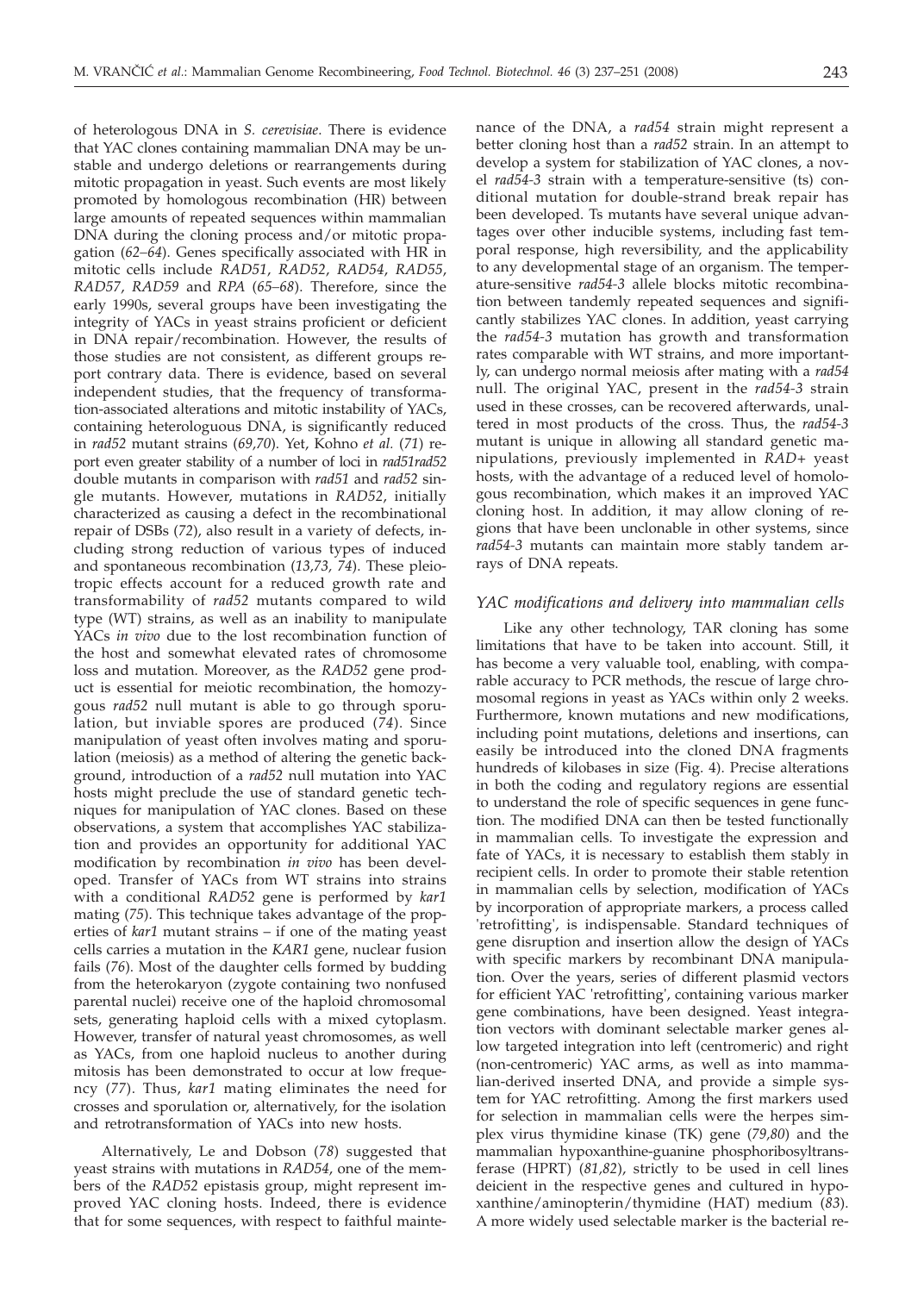

**Fig. 4**. YAC recombineering in yeast: TAR cloning of several mammalian genomic segments  $(\alpha, \beta, \gamma,$  and  $\delta)$ , which can be assembled into a single YAC vector, after several meiotic recombination rounds, due to the overlapping homologous regions (a,b), and modified by introduction of site-specific mutations or a marker insertion at a desired site by transformation of a YAC-carrying strain with adequate insertion or replacement vectors (c,d)

sistance gene of transposon Tn5, encoding the enzyme neomycin phosphotransferase II (neo), which gives resistance to various aminoglycoside antibiotics, including neomycin, kanamycin, paromomycin and geneticin (G418), and permits selection of stable YAC clones when introduced into mammalian cells (*84,85*).

At the very beginning of the 1990s, a number of different approaches were developed for an efficient introduction of YACs carrying large fragments of DNA into mammalian somatic cell lines, including calcium phosphate coprecipitation (*86*), electroporation (*87*), lipofection (*88*), spheroplast fusion (*89*), and microinjection (*90*). The results of several groups suggest that virtually any gene could be transferred into mammalian cells *via* YACs and expressed at a level comparable to the corresponding endogenous gene (*88,91,92*). However, it was becoming increasingly obvious that, when compared to somatic cell cultures, transgenic mice were a substantially better system for analysing gene function and regulation *in vivo*. In 1993, within a week of one another, three groups working independently reported their pioneer work on generation of transgenic mice with YACs. Remarkably, three different techniques were described for the delivery of YAC DNA into mammalian cells: pronuclear microinjection of gel-purified YAC DNA (*93*), lipofection of YAC DNA into embryonic stem (ES) cells (*94*), and yeast spheroplast fusion with ES cells (*95*).

Although introduced more than a decade ago, the delivery of YACs into the germline cells by conventional, pronuclear (PN) microinjection, while feasible, remains often troublesome. It is likely to correlate with the purity and integrity of YAC DNA isolates, as well as the limited number of molecules that are injected due to physical constraints of extremely large DNA molecules. Most importantly, even though standard YAC DNA isolation techniques, appropriately modified for high molecular mass DNA, allow efficient isolation of intact DNA molecules, there is a high possibility of subsequent mechanical shearing during handling in the PN microinjection procedure. To overcome this problem, a similar approach, using the intracytoplasmic sperm injection (ICSI) technique (*96*), has recently been employed to introduce large DNA constructs into mouse germline cells (*97*). It has been shown that this method is definitely more efficient in producing stable incorporation into the host genome and correct phenotypic expression of large DNA constructs. Even so, the specialized equipment and expertise required for microinjection techniques are often replaced by mass delivery techniques, such as lipofection of ES cells.

Introduction of YACs into the germline of mice *via* ES cells (*94,95*), with subsequent generation of chimaeric mice, albeit more difficult and time-consuming than the use of germline cells themselves, offers the possibility for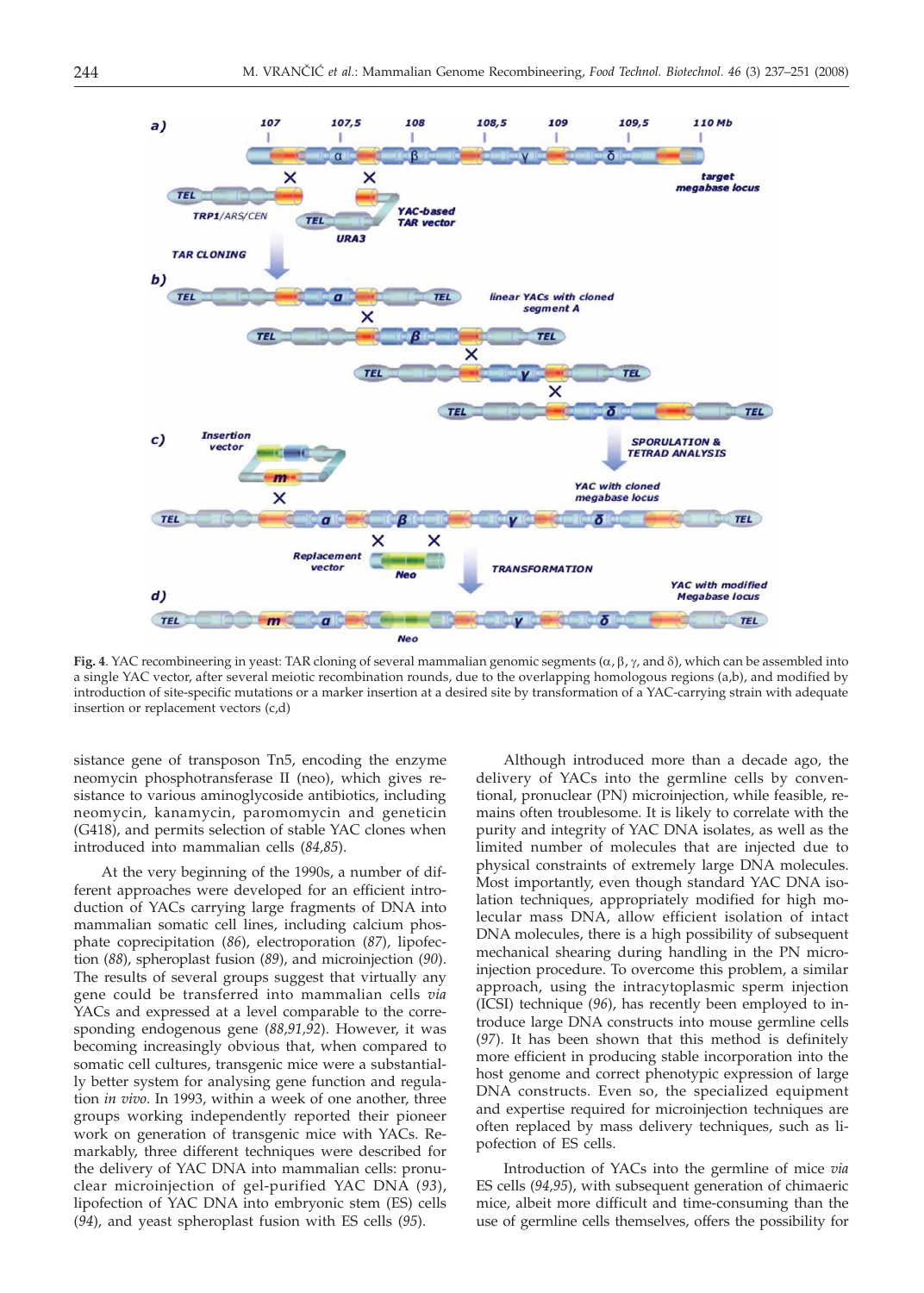structural and functional characterization of YAC transgenes prior to the generation of transgenic mice (*98,99*). However, variability in transfer efficiency and high frequency of deletions and rearrangements in inserted YAC DNA have been the major obstacles in using lipofection as a technique of choice. Along with appropriate modifications of the procedure, the low percentage of clones containing intact DNA after lipofection in initial experiments was significantly increased by the use of agents such as polyethyleneimine (PEI). PEI neutralizes the negative charge of DNA giving rise to more compact molecules, and thus protects YAC DNA from breakage during isolation (*100,101*). In addition, it is capable of destabilizing the endosome at low pH, thereby protecting YAC DNA from degradation upon entering the host cell, resulting in 100 % of clones containing intact DNA among positive transfectants (*101*).

Alternatively, yeast spheroplast fusion with ES cells provides unlimited possibilities for introduction of chromosomal fragments several megabases in size into mammalian cells, and results in high percentage of ES cells containing intact integrated YAC DNA. A major advantage of this approach is the possibility to bypass the laborious procedure of isolation of large quantities of purified high molecular mass DNA. Yeast spheroplast fusion with ES cells was so far successfully employed to generate mice without apparent adverse effects, making this approach a preferable choice for the generation of transgenic animals. However, a substantial disadvantage of this method is the effective co-transfer and subsequent co-integration of variable and uncontrolled amounts of the yeast genome into mammalian cells (*95,98,99*), with the possibility of interference with complex expression patterns of higher eukaryotes, which still remains to be elucidated. When successfully transferred into mammalian cells, the stability of YAC DNA is usually maintained by integration into the chromosomal DNA, rather than by extrachromosomal propagation (*85,89*).

Before carrying out subsequent experiments, it is crucial to evaluate the integrity, organization and copy number of YAC transgenes inserted into the host genome. The presence and integrity of YAC DNA in the mammalian genome are initially assessed by an extensive PCR screen with a set of primer pairs specific for both left and right YAC-vector arms, as well as internal sequences (if no sequence data is available, STS sequence information is used). Further on, detailed genome mapping is performed by digestion of total DNA with rare cutting restriction enzymes, followed by pulsed-field gel electrophoresis (PFGE) and subsequent Southern blot analysis. A more sophisticated and less laborious approach for mapping integrated YAC DNA is provided by high resolution chromatin/DNA fiber fluorescence *in situ* hybridization (fiber-FISH) (*102,103*), a powerful, direct and sensitive technique with a wide resolution range. Fiber-FISH enables visualization of labelled DNA sequences, as little as 1 kb apart, on decondensed ('naked') DNA fibers. This method has not only been useful for determining the size and structure of foreign insertions in the mammalian genome, but also for determining the impact of integration on the high-order structure of the host chromosome. It has been shown that most stably transfected cell lines carry single or few  $\left\langle \langle 5 \rangle \right\rangle$  copies of

intact integrated YAC transgenes, while the presence of multiple copies, albeit possible, is uncommon.

#### *TAR cloning applications*

All these findings contributed to the development of a wide variety of applications for the TAR cloning methodology. Over the years, TAR cloning has been used to construct both random and specific DNA libraries, as well as to isolate unique regions and full-size genes from genomes of humans, primates, mouse and other organisms. The methodology greatly simplifies the assembly of chromosome- and subchromosome-specific libraries (*38,46,104*), substituting labour-intensive and time-consuming methods, such as chromosome sorting by flow cytometry prior to cloning, or random cloning of genomic DNA from hybrid cell lines. The construction of such libraries is a valuable tool both for the recovery of disease genes identified by the radiation hybrid technique (*105,106*), as well as sequencing of new genomes. Another contribution of the TAR cloning methodology in sequencing projects is the assistance in the recovery of gaps on existing chromosomal sequences (*55,107*). Most of the draft genome sequences available at the present moment consist of stretches of contigs separated by gaps or regions in which the exact sequences are not known (*108*). Those gaps most probably contain chromosomal regions that are either toxic, unstable, or not efficiently clonable in *E. coli* libraries used for DNA sequencing. Approximately 6 % of such human DNA sequences have been efficiently cloned and propagated in yeast using TAR generated YACs (*107*).

Yet, one of the most outstanding contributions of the TAR cloning methodology, with respect to the needs of modern functional genomics, is the capacity to specifically isolate complex genomic loci, containing full-size single-copy genes with all endogenous intronic sequences and regulatory regions. TAR cloning is also highly efficient in the isolation of gene homologues, synthenic regions and entire gene families (*109,110*) since up to 15 % of sequence divergence does not prevent recombination in yeast (*111*). Physical analysis of the so far isolated genomic loci, including human HPRT (60 kb), hTERT (60 kb), ASPM (70 kb), SPANX-C (83 kb), BRCA1 (84 kb), BRCA2 (90 kb), PTEN (120 kb) and KA11 (200 kb), among others, has demonstrated high fidelity with respect to the DNA sequence, which is of exceptional importance for structural and functional analysis.

Still, the problem of full length gene delivery into human cells remains. Many types of viral and episomal shuttle vectors, which do not cause insertional mutagenesis or silencing in host chromosomes, have been developed for gene delivery and expression in mammalian cells. However, viral vector systems are considerably limited by possible silencing of transgene expression, significant cytopathology at high multiplicities of infection and the risk to trigger a severe immune response in the host. Thus, such systems are only partially satisfactory both for gene therapy and animal biotechnology. At present, the most promising vector system, with a potential therapeutic application, involves mammalian artificial chromosomes (MACs). So far several MACs have been designed. Human artificial chromosomes (HACs) can accommodate large regions of mammalian DNA, they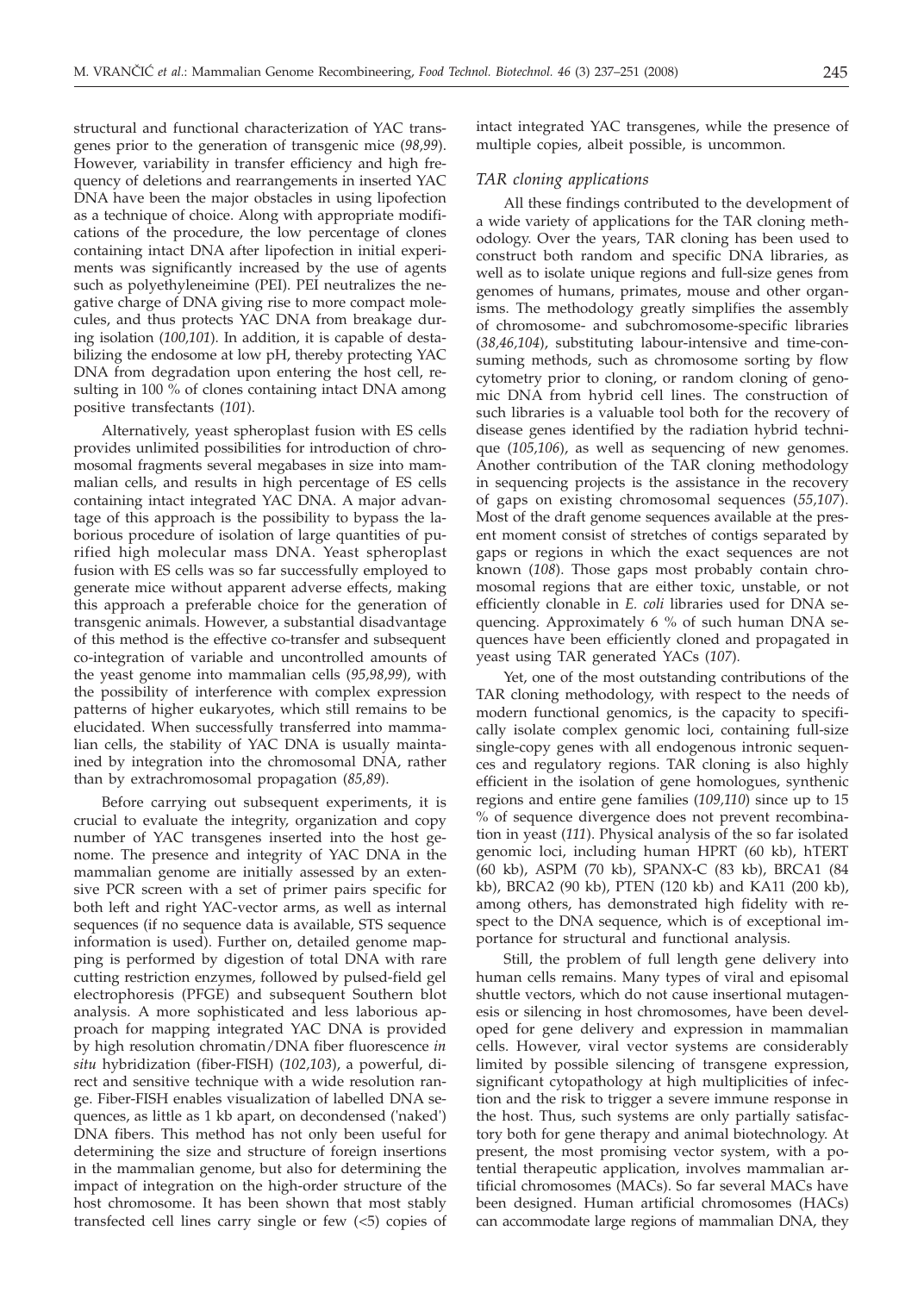are stably maintained at low copy number in the host nucleus, and do not contain any viral genes that could elicit an immunogenic response. In addition to providing stability, the chromatin context of HACs ensures authentic regulation of expression patterns of mammalian genes. Several studies have so far demonstrated the efficiency of HACs as a delivery vehicle (*112,113*). The strategies for the design of HACs represent a classical case of learning by doing, and can be generally divided in two groups: 'top down' and 'bottom up'. The 'top down' approach is based on truncation of a human chromosome using targeting vectors containing telomeric sequences in order to obtain a substantially smaller, so called, minichromosome (*114–116*), whereas in the 'bottom up' strategy the cloned chromosomal elements are assembled *in vitro* into a unit that can initiate *de novo* formation of a HAC in human cells (*117–119*). The second approach, although more attractive because it is not restricted to a specific cell line with a truncated chromosome, is still to be optimized. Progress in the development of this approach in the last decade has been, in part, hindered by insufficient understanding of the complex structure of mammalian chromosomes and structural requirements for *de novo* HAC formation. One of the greatest obstacles has been the inability to clone and produce large, stable fragments of highly repetitive human centromeric DNA, comprised primarily of alphoid satellite DNA with repeating units 171 bp in length organized into higher order repeats that vary from 0.2 to 5 Mb in length (*63*). The difficulty in propagating alpha satellite DNA is largely due to the tendency of tandemly repetitive DNA to recombine into smaller arrays. To overcome this problem, centromeric regions were isolated with high selectivity using the TAR cloning methodology (*48*). Subsequent characterization of individual clones elucidated several elements required for *de novo* assembly of centro-

meres, but major progress had not been made until a novel strategy for rapid construction of synthetic alphoid DNA arrays with a predetermined structure was developed (*120*). The method includes concatamerization of DNA into short repeats (using RCA or directional *in vitro* ligation), followed by the assembly of short repeats into long arrays by *in vivo* homologous recombination in yeast (TAR cloning). The 'bottom up' approach was also employed for construction of the first swine artificial chromosome (SAC) (*121*), which is expected to be of great use in the production of transgenic pigs for xenotransplantation.

Thus, in the future, the use of TAR cloning could facilitate the construction of the first generation of MACs with predetermined structure, which will unquestionably lead to the development of artificial chromosome- -based gene applications for biotechnological purposes and biomedicine.

## **Helper Microorganism of Choice in Recombineering: Bacteria or Yeast?**

Almost all previously described *in vivo* recombinant DNA techniques have also become possible in the bacteria *E. coli* by the introduction of phage-encoded enzymes for homologous recombination instead of inappropriate endogenous equivalents (*8,9*, Fig. 5). Previously, the main barrier for the development of an efficient *in vivo* recombinant DNA methodology in bacteria was the exonucleolitic activity of the RecBCD enzymatic complex which degrades any linear DNA molecule introduced into the bacterial cell. Initial attempts to resolve this problem by introducing *recBC* mutations into the *sbcD* and *sbcC* mutant background, or by incorporating Chi sites at the very ends of the transforming linear DNA



**Fig. 5.** Modifying the recombination machinery of *E. coli* in order to enable recombineering: a) the exonucleolitic activity of the RecBCD enzymatic complex degrades any linear dsDNA cassette introduced into the wild type bacterial cell and blocks its possibility to be used for modification of cloned target DNA; b) expression of the bacteriophage  $\lambda$  Gam protein inhibits the RecBCD, thereby protecting the linear dsDNA cassette from degradation. A simultaneously expressed pair of phage proteins Reda/Redß or RecE/RecT process and anneal correctly the linear dsDNA cassette with homologous regions within the cloned DNA target, thereby enabling the production of the desired gene targeting vectors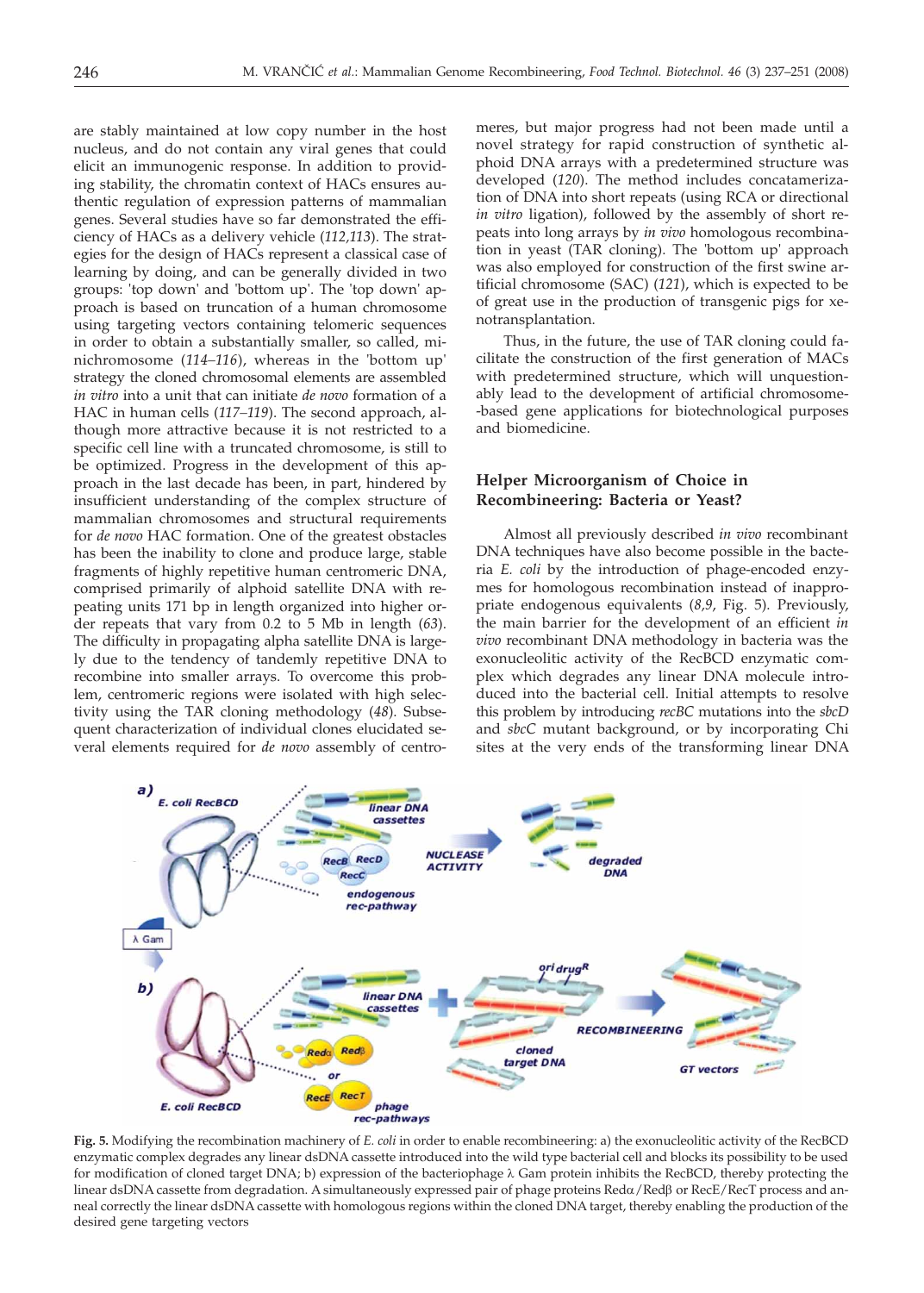molecule that attenuates RecBCD activity, were eventually abandoned due to their limited applicability. Another option for manipulation of genomic segments in bacteria was the use of circular DNA constructs that are stable in RecBCD wild type strains, with the necessity to provide RecA function which is essential for the integration of circular DNA molecules by homologous recombination. As most bacterial strains usually used for the preparation of BAC or PAC genomic libraries are RecA- -deficient, this was enabled by the introduction of a plasmid molecule encoding the wild type *recA* gene. The complicated preparation of circular targeting constructs with relatively large DNA segments homologous to the genomic DNA on BACs, and increased BAC instability during RecA protein expression, were the main reasons for abandoning the latter approach. Problems with bacterial endogenous recombination proteins were successfully resolved by simultaneous expression of three phage proteins: the constitutive expression of the bacteriophage  $\lambda$  Gam protein that inhibits RecBCD, and the conditional expression of two other pairs of proteins which provide proper processing and pairing of linear dsDNA constructs with the genomic target: RecE and RecT proteins from the cryptic RAC prophage, or Reda and Red $\beta$  proteins from the bacteriophage  $\lambda$ . The RecE and Reda exonucleases process the ends of linear dsDNA fragments, preparing in this way the ss tails to be annealed by the action of the RecT and Red $\beta$  protein, respectively. This phage-encoded recombination activity could be simply introduced into any recA deficient *E. coli* strain with a BAC clone containing the desired target DNA by the transformation with plasmids bearing  $\lambda$  Gam and RecET or  $Red\alpha, \beta$ -encoding genes. Simplicity of this approach made bacterial recombineering a powerful platform for high-throughput production of targeting vectors and therefore a new standard for functional genomics studies *(122,123)*.

Usual comparisons of *in vivo* recombinant DNA techniques with BACs in *E. coli* and YACs in *S. cerevisiae* demonstrate a substantial advantage of bacterial recombineering (Table 1). However, a more detailed insight makes this advantage less prominent. A standard statement, regarding the non-natural linkage of genomic segments cloned into these artificial chromosomes, is that YACs are often chimaeric, whereas chimaerism is very rare in BACs. The main reason for a low frequency of

chimaerism in BACs lays in the standardized use of RecA-defficient bacterial strains for the preparation of genomic libraries. Several studies have shown that YAC clones can also display low frequency of chimaerism comparable to BACs, if appropriate recombination yeast mutants are used for genomic DNA cloning (*69,78*). The same principle can be applied to the comparison of genomic DNA stability: unwanted rearrangements are not frequent in BACs due to the absence of RecA activity, whereas the potent yeast recombination machinery frequently generates deletions or translocations in YACs. Again, if the conditional *rad52* or *rad54* yeast mutant strains are used for YAC propagation, genomic DNA repeats present in the cloned segment can be stably maintained. Purification of high quantities of intact genomic DNA required is the main advantage of BACs. Purification of sufficient quantities of genomic DNA in YACs is laborious, and usually requires YACs to be transferred to *E. coli* for subsequent manipulation. This can be partially overcome by using spheroplast fusion as the method of choice for YAC delivery into the mammalian cell, with the risk of concomitant transfer and integration of the yeast genomic DNA.

Similar to TAR cloning in yeast, the newly developed *E. coli* recombination systems also allow subcloning of desired genomic fragments by the process of gap repair (*124*). This is achieved by transformation of the appropriate bacterial BAC host strain with a linear plasmid molecule, amplified by PCR using chimaeric primers (primers carrying sequences homologous to the target DNA on their 5'-ends). However, there are significant differences in approaches for selective cloning of genomic segments by gap repair between the yeast and bacterial systems. Firstly, the standard yeast TAR cloning technique uses co-transforming mammalian DNA for cloning of the desired genomic segment, whilst this is not the case in the described bacterial approach. It would be interesting to see if the co-transforming mammalian DNA could also be used in bacteria. Secondly, the genomic segments subcloned by bacterial gap repair, so far, are quite short: up to 80 kb compared to more than 600 kb obtained by yeast TAR cloning (*38*). Most probably, this is affected by the difference in the accommodation capacity of bacterial and yeast cloning vectors and represents the main advantage of YACs, as they can accommodate megabase-size genomic inserts, whereas BACs can carry inserts up to 300 kb or less.

Table 1. BAC recombineering in *E. coli vs.* YAC recombineering in *S. cerevisiae*, adapted from (*8*)

| BACs/YACs                                        | Escherichia coli                                 | Saccharomyces cerevisiae                                                   |
|--------------------------------------------------|--------------------------------------------------|----------------------------------------------------------------------------|
| DNA insert chimaerism                            | 'rare' chimaeric BAC clones (recA <sup>-</sup> ) | 'frequent' chimaeric YAC clones<br>$\text{(rad52, rad54)} \text{ (69,78)}$ |
| DNA stability (directed<br>and inverted repeats) | 'stable' DNA repeats (recA <sup>-</sup> )        | 'unstable' DNA repeats<br>$(rad52, rad54)$ $(69,78)$                       |
| DNA isolation                                    | easy to purify intact BACs<br>(electroporation)  | difficult to purify intact YACs<br>(spheroplast fusion) (85)               |
| Subcloning by gap repair/TAR cloning             | up to 80 kb (124)                                | from 70 up to $>600$ kb (38)                                               |
| DNA accomodation                                 | 200-300 kb                                       | megabase size inserts<br>$(2.4 \text{ Mb})$ $(40,125)$                     |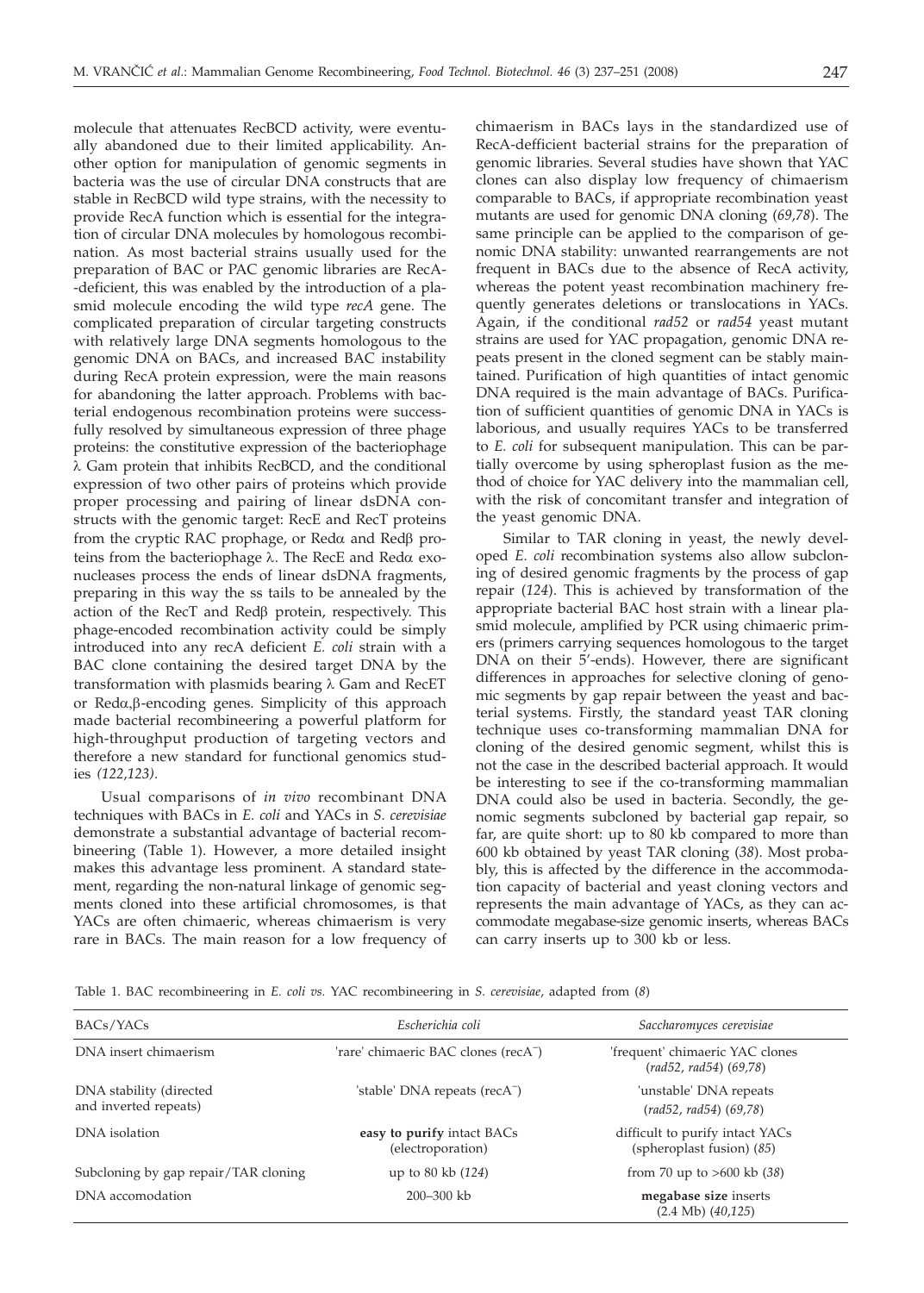#### **Conclusions**

According to the facts described above, both BAC recombineering in *E. coli* and YAC recombineering in *S. cerevisiae* could be considered an equally powerful tool for manipulation of mammalian genomes. The choice between the two microorganisms depends exclusively on the purpose of the genetic manipulation to be performed. Simplicity of preparation and manipulation of the standard targeting vectors is, in large part, the main reason to choose bacterial recombineering for the setup of systematic gene disruption projects. However, recombineering in yeast is still a better choice for the study of many complex mammalian genes, as their megabase size can only be accommodated in YACs.

#### **References**

- *1.* M.R. Capecchi, The new mouse genetics: Altering the genome by gene targeting, *Trends Genet*. *5* (1989) 70–76.
- *2.* M.J. Evans, Potential for genetic manipulation of mammals, *Mol. Biol. Med*. *6* (1989) 557–565.
- *3.* B.H. Koller, O. Smithies, Altering genes in animals by gene targeting, *Annu. Rev. Immunol*. *10* (1992) 705–730.
- *4.* B. Ledermann, Embryonic stem cells and gene targeting, *Exp. Physiol*. *85* (2000) 603–613.
- *5.* I. Khrebtukova, E.J. Michaud, C.M. Foster, K.L. Stark, D.J. Garfinkel, R.P. Woychik, Utilization of microhomologous recombination in yeast to generate targeting constructs for mammalian genes, *Mutat. Res*. *401* (1998) 11–25.
- *6.* V. Larionov: Direct Isolation of Specific Chromosomal Regions and Entire Genes by TAR Cloning. In: *Genetic Engineering Principles and Methods, Vol. 21*, J.K. Setlow (Ed.), Kluwer Academic/Plenum Publishers, New York, USA (1999) pp. 37–55.
- *7.* B.T. Lamb, J.D. Gearhart, YAC transgenics and the study of genetics and human disease, *Curr. Opin. Genet. Dev*. *5* (1995) 342–348.
- *8.* N.G. Copeland, N.A. Jenkins, D.L. Court, Recombineering: A powerful new tool for mouse functional genomics, *Nat. Rev. Genet*. *2* (2001) 769–779.
- *9.* J.A. Sawitzke, L.C. Thomason, N. Costantino, M. Bubunenko, S. Datta, D.L. Court, Recombineering: *In vivo* genetic engineering in *E. coli, S. enterica*, and beyond, *Methods Enzymol*. *421* (2007) 171–199.
- *10.* T.L. Orr-Weaver, J.W. Szostak, R.J. Rothstein, Yeast transformation: A model system for the study of recombination, *Proc. Natl. Acad. Sci*. *USA, 78* (1981) 6354–6358.
- *11.* A. Hinnen, J.B. Hicks, G.R. Fink, Transformation of yeast, *Proc. Natl. Acad. Sci*. *USA*, *75* (1978) 1929–1933.
- *12.* J.W. Szostak, R. Wu, Insertion of a genetic marker into the ribosomal DNA of yeast, *Plasmid, 2* (1979) 536–554.
- *13.* T.L. Orr-Weaver, J.W. Szostak, R.J. Rothstein, Genetic applications of yeast transformation with linear and gapped plasmids, *Methods Enzymol*. *101* (1983) 228–245.
- *14.* J.W. Szostak, T.L. Orr-Weaver, R.J. Rothstein, F.W. Stahl, The double-strand-break repair model for recombination, *Cell*, *33* (1983) 25–35.
- *15.* T.L. Orr-Weaver, J.W. Szostak, Yeast recombination: The association between double-strand gap repair and crossing-over, *Proc. Natl. Acad. Sci. USA*, *80* (1983) 4417–4421.
- *16.* R.J. Rothstein, One-step gene disruption in yeast, *Methods Enzymol. 101* (1983) 202–211.
- *17.* A. Baudin, O. Ozier-Kalogeropoulos, A. Denouel, F. Lacroute, C. Cullin, A simple and efficient method for direct gene deletion in *Saccharomyces cerevisiae*, *Nucleic Acids Res*. *21* (1993) 3329–3330.
- *18.* P. Manivasakam, S.C. Weber, J. McElver, R.H. Schiestl, Micro-homology mediated PCR targeting in *Saccharomyces cerevisiae*, *Nucleic Acids Res*. *23* (1995) 2799–2800.
- *19.* K.S. Lundberg, D.D. Shoemaker, M.W. Adams, J.M. Short, J.A. Sorge, E.J. Mathur, High-fidelity amplification using a thermostable DNA polymerase isolated from *Pyrococcus furiosus, Gene*, *108* (1991) 1–6.
- *20.* M.C. Lorenz, R.S. Muir, E. Lim, J. McElver, S.C. Weber, J. Heitman, Gene disruption with PCR products in *Saccharomyces cerevisiae, Gene*, *158* (1995) 113–117.
- *21.* A. Wach, A. Brachat, R. Pohlmann, P. Philippsen, New heterologous modules for classical or PCR-based gene disruptions in *Saccharomyces cerevisiae, Yeast*, *10* (1994) 1793–1808.
- *22.* A. Oka, H. Sugisaki, M. Takanami, Nucleotide sequence of the kanamycin resistance transposon Tn903, *J. Mol. Biol*. *147* (1981) 217–226.
- *23.* S. Steiner, P. Philippsen, Sequence and promoter analysis of the highly expressed TEF gene of the filamentous fungus *Ashbya gossypii*, *Mol. Gen. Genet*. *242* (1994) 263–271.
- *24.* A. Jimenez, J. Davies, Expression of a transposable antibiotic resistance element in *Saccharomyces, Nature*, *287* (1980) 869–871.
- *25.* T.D. Webster, R.C. Dickson, Direct selection of *Saccharomyces cerevisiae* resistant to the antibiotic G418 following transformation with a DNA vector carrying the kanamycin-resistance gene of Tn903, *Gene, 26* (1983) 243–252.
- *26.* E. Alani, L. Cao, N. Kleckner, A method for gene disruption that allows repeated use of URA3 selection in the construction of multiply disrupted yeast strains, *Genetics, 116* (1987) 541–545.
- 27. F. Storici, M. Coglievina, C.V. Bruschi, A 2-µm DNA-based marker recycling system for multiple gene disruption in the yeast *Saccharomyces cerevisiae*, *Yeast, 15* (1999) 271–283.
- *28.* U. Gueldener, J. Heinisch, G.J. Koehler, D. Voss, J.H. Hegemann, A second set of *loxP* marker cassettes for Cre-mediated multiple gene knockouts in budding yeast, *Nucleic Acids Res. 30* (2002) e23.
- *29.* D. Delneri, G.C. Tomlin, J.L. Wixon, A. Hutter, M. Sefton, E.J. Louis, S.G. Oliver, Exploring redundancy in the yeast genome: An improved strategy for use of the cre-*loxP* system, *Gene, 252* (2000) 127–135.
- *30.* C. Fairhead, B. Llorente, F. Denis, M. Soler, B. Dujon, New vectors for combinatorial deletions in yeast chromosomes and for gap-repair cloning using 'split-marker' recombination, *Yeast, 12* (1996) 1439–1457.
- *31.* R. Akada, T. Kitagawa, S. Kaneko, D. Toyonaga, S. Ito, Y. Kakihara, H. Hoshida, S. Morimura, A. Kondo, K. Kida, PCR-mediated seamless gene deletion and marker recycling in *Saccharomyces cerevisiae, Yeast, 23* (2006) 399–405.
- *32.* F. Storici, L.K. Lewis, M.A. Resnick, *In vivo* site-directed mutagenesis using oligonucleotides, *Nat. Biotechnol. 19* (2001) 773–776.
- *33.* D. Botstein, D. Shortle, Strategies and applications of *in vitro* mutagenesis, *Science, 229* (1985) 1193–1201.
- *34.* S. Kunes, D. Botstein, M.S. Fox, Transformation of yeast with linearized plasmid DNA. Formation of inverted dimers and recombinant plasmid products, *J. Mol. Biol. 184* (1985) 375–387.
- *35.* H. Ma, S. Kunes, P.J. Schatz, D. Botstein, Plasmid construction by homologous recombination in yeast, *Gene 58* (1987) 201–216.
- *36.* K.R. Oldenburg, K.T. Vo, S. Michaelis, C. Paddon, Recombination-mediated PCR-directed plasmid construction *in vivo* in yeast, *Nucleic Acids Res. 25* (1997) 451–452.
- *37.* F. Spencer, G. Ketner, C. Connelly, P. Hieter, Targeted recombination-based cloning and manipulation of large DNA segments in yeast, *Methods, 5* (1993) 161–175.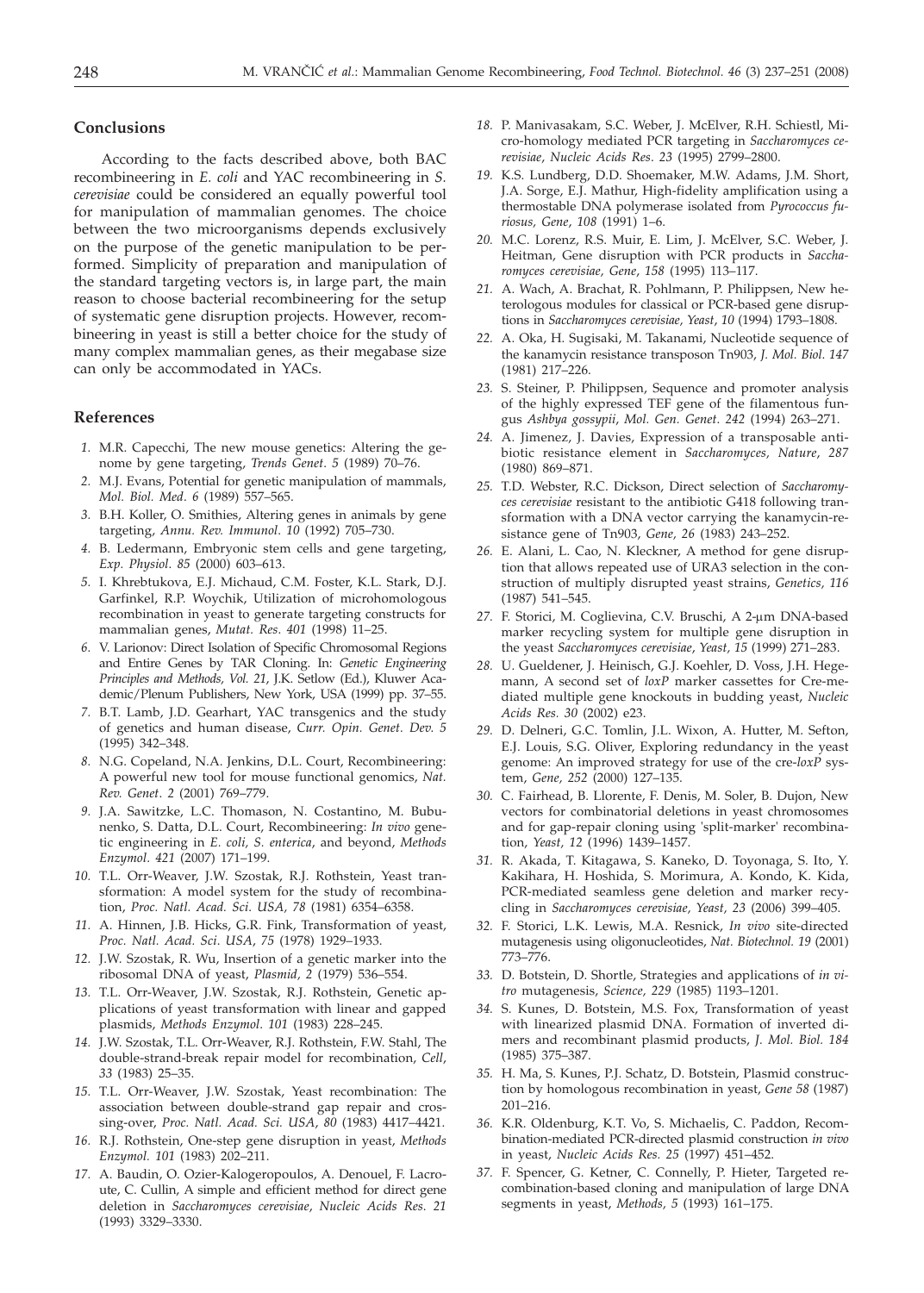- *38.* V. Larionov, N. Kouprina, J. Graves, X.N. Chen, J.R. Korenberg, M.A. Resnick, Specific cloning of human DNA as yeast artificial chromosomes by transformation-associated recombination, *Proc. Natl. Acad. Sci. USA, 93* (1996) 491–496.
- *39.* D.T. Burke, G.F. Carle, M.V. Olson, Cloning of large segments of exogenous DNA into yeast by means of artificial chromosome vectors, *Science, 236* (1987) 806–812.
- *40.* C.V. Bruschi, K. Gjuracic, V. Tosato: Yeast Artificial Chromosomes. In: *Encyclopedia of Life Sciences*, J. Wiley & Sons Ltd, Chichester, UK (2006).
- *41.* G. Ketner, F. Spencer, S. Tugendreich, C. Connelly, P. Hieter, Efficient manipulation of the human adenovirus genome as an infectious yeast artificial chromosome clone, *Proc. Natl. Acad. Sci. USA*, *91* (1994) 6186–6190.
- *42.* M. Wada, K. Abe, K. Okumura, H. Taguchi, K. Kohno, F. Imamoto, D. Schlessinger, M. Kuwano, Chimeric YACs were generated at unreduced rates in conditions that suppress coligation, *Nucleic Acids Res*. *22* (1994) 1651–1654.
- *43.* V. Larionov, N. Kouprina, N. Nikolaishvili, M.A. Resnick, Recombination during transformation as a source of chimeric mammalian artificial chromosomes in yeast (YACs), *Nucleic Acids Res. 22* (1994) 4154–4162.
- *44.* V.N. Noskov, M. Koriabine, G. Solomon, M. Randolph, J.C. Barrett, S.H. Leem, L. Stubbs, N. Kouprina, V. Larionov, Defining the minimal length of sequence homology required for selective gene isolation by TAR cloning, *Nucleic Acids Res. 29* (2001) e32.
- *45.* R.J. Devenish, C.S. Newlon, Isolation and characterization of yeast ring chromosome III by a method applicable to other circular DNAs, *Gene, 18* (1982) 277–288.
- *46.* V. Larionov, N. Kouprina, J. Graves, M.A. Resnick, Highly selective isolation of human DNAs from rodent-human hybrid cells as circular yeast artificial chromosomes by transformation-associated recombination cloning, *Proc. Natl. Acad. Sci. USA, 93* (1996) 13925–13930.
- *47.* S.H. Leem, V.N. Noskov, J.E. Park, S.I. Kim, V. Larionov, N. Kouprina, Optimum conditions for selective isolation of genes from complex genomes by transformation-associated recombination cloning, *Nucleic Acids Res. 31* (2003) e29.
- *48.* N. Kouprina, T. Ebersole, M. Koriabine, E. Pak, I.B. Rogozin, M. Katoh, M. Oshimura, K. Ogi, M. Peredelchuk, G. Solomon, W. Brown, J.C. Barrett, V. Larionov, Cloning of human centromeres by transformation-associated recombination in yeast and generation of functional human artificial chromosomes, *Nucleic Acids Res. 31* (2003) 922–934.
- *49.* V. Noskov, N. Kouprina, S.H. Leem, M. Koriabine, J.C. Barrett, V. Larionov, A genetic system for direct selection of gene-positive clones during recombinational cloning in yeast, *Nucleic Acids Res. 30* (2002) e8.
- *50.* V. Larionov, N. Kouprina, G. Solomon, J.C. Barrett, M.A. Resnick, Direct isolation of human BRCA2 gene by transformation-associated recombination in yeast, *Proc. Natl. Acad. Sci. USA, 94* (1997) 7384–7387.
- *51.* L.A. Annab, N. Kouprina, G. Solomon, P.L. Cable, D.E. Hill, J.C. Barrett, V. Larionov, C.A. Afshari, Isolation of a functional copy of the human BRCA1 gene by transformation-associated recombination in yeast, *Gene, 250* (2000) 201–208.
- *52.* L.J. Ferrin, R.D. Camerini-Otero, Selective cleavage of human DNA: RecA-assisted restriction endonuclease (RARE) cleavage, *Science, 254* (1991) 1494–1497.
- *53.* A. Gnirke, S.P. Iadonato, P.Y. Kwok, M.V. Olson, Physical calibration of yeast artificial chromosome contig maps by RecA-assisted restriction endonuclease (RARE) cleavage, *Genomics, 24* (1994) 199–210.
- *54.* N. Kouprina, L. Annab, J. Graves, C. Afshari, J.C. Barrett, M.A. Resnick, V. Larionov, Functional copies of a human gene can be directly isolated by transformation-associated

recombination cloning with a small 3' end target sequence, *Proc. Natl. Acad. Sci. USA, 95* (1998) 4469–4474.

- *55.* S.H. Leem, N. Kouprina, J. Grimwood, J.H. Kim, M. Mullokandov, Y.H. Yoon, J.Y. Chae, J. Morgan, S. Lucas, P. Richardson, C. Detter, T. Glavina, E. Rubin, J.C. Barrett, V. Larionov, Closing the gaps on human chromosome 19 revealed genes with a high density of repetitive tandemly arrayed elements, *Genome Res. 14* (2004) 239–246.
- *56.* J.F. Theis, C.S. Newlon, The ARS309 chromosomal replicator of *Saccharomyces cerevisiae* depends on an exceptional ARS consensus sequence, *Proc. Natl. Acad. Sci. USA, 94* (1997) 10786–10791.
- *57.* D.T. Stinchcomb, M. Thomas, J. Kelly, E. Selker, R.W. Davis, Eukaryotic DNA segments capable of autonomous replication in yeast, *Proc. Natl. Acad. Sci. USA, 77* (1980) 4559–4563.
- *58.* V.N. Noskov, N. Kouprina, S.H. Leem, I. Ouspenski, J.C. Barrett, V. Larionov, A general cloning system to selectively isolate any eukaryotic or prokaryotic genomic region in yeast, *BMC Genomics, 4* (2003) 16.
- *59.* S.E. Critchlow, S.P. Jackson, DNA end-joining: From yeast to man, *Trends Biochem. Sci. 23* (1998) 394–398.
- *60.* S.J. Boulton, S.P. Jackson, *Saccharomyces cerevisiae* Ku70 potentiates illegitimate DNA double-strand break repair and serves as a barrier to error-prone DNA repair pathways, *EMBO J. 15* (1996) 5093–5103.
- *61.* S.J. Boulton, S.P. Jackson, Identification of a *Saccharomyces cerevisiae* Ku80 homologue: Roles in DNA double strand break rejoining and in telomeric maintenance, *Nucleic Acids Res. 24* (1996) 4639–4648.
- *62.* M.A. Resnick, Z. Zgaga, P. Hieter, J. Westmoreland, S. Fogel, T. Nilsson-Tillgren, Recombinant repair of diverged DNAs: A study of homoeologous chromosomes and mammalian YACs in yeast*, Mol. Gen. Genet. 234* (1992) 65–73.
- *63.* D.L. Neil, A. Villasante, R.B. Fisher, D. Vetrie, B. Cox, C. Tyler-Smith, Structural instability of human tandemly repeated DNA sequences cloned in yeast artificial chromosome vectors*, Nucleic Acids Res. 18* (1990) 1421–1428.
- *64.* V. Larionov, N. Kouprina, M. Eldarov, E. Perkins, G. Porter, M.A. Resnick, Transformation-associated recombination between diverged and homologous DNA repeats is induced by strand breaks, *Yeast, 10* (1994) 93–104.
- *65.* J.C. Game, DNA double-strand breaks and the RAD50- -RAD57 genes *in Saccharomyces, Semin. Cancer Biol. 4* (1993) 73–83.
- *66.* Y. Bai, L.S. Symington, A Rad52 homolog is required for RAD51-independent mitotic recombination in *Saccharomyces cerevisiae*, *Genes Dev. 10* (1996) 2025–2037.
- *67.* L.K. Lewis, J.W. Westmoreland, M.A. Resnick, Repair of endonuclease-induced double-strand breaks in *Saccharomyces cerevisiae*: Essential role for genes associated with nonhomologous end-joining, *Genetics, 152* (1999) 1513–1529.
- *68.* F. Paques, J.E. Haber, Multiple pathways of recombination induced by double-strand breaks in *Saccharomyces cerevisiae*, *Microbiol. Mol. Biol. Rev. 63* (1999) 349–404.
- *69.* L.L. Ling, N.S. Ma, D.R. Smith, D.D. Miller, D.T. Moir, Reduced occurrence of chimeric YACs in recombination-deficient hosts, *Nucleic Acids Res. 21* (1993) 6045–6046.
- *70.* M. Haldi, V. Perrot, M. Saumier, T. Desai, D. Cohen, D. Cherif, D. Ward, E.S. Lander, Large human YACs constructed in a *rad52* strain show a reduced rate of chimerism, *Genomics, 24* (1994) 478–484.
- *71.* K. Kohno, T. Oshiro, H. Kishine, M. Wada, H. Takeda, N. Ihara, F. Imamoto, Y. Kano, D. Schlessinger, Construction and characterization of a *rad51rad52* double mutant as a host for YAC libraries, *Gene, 188* (1997) 175–181.
- *72.* M.A. Resnick, P. Martin, The repair of double-strand breaks in the nuclear DNA of *Saccharomyces cerevisiae* and its genetic control, *Mol. Gen. Genet. 143* (1976) 119–129.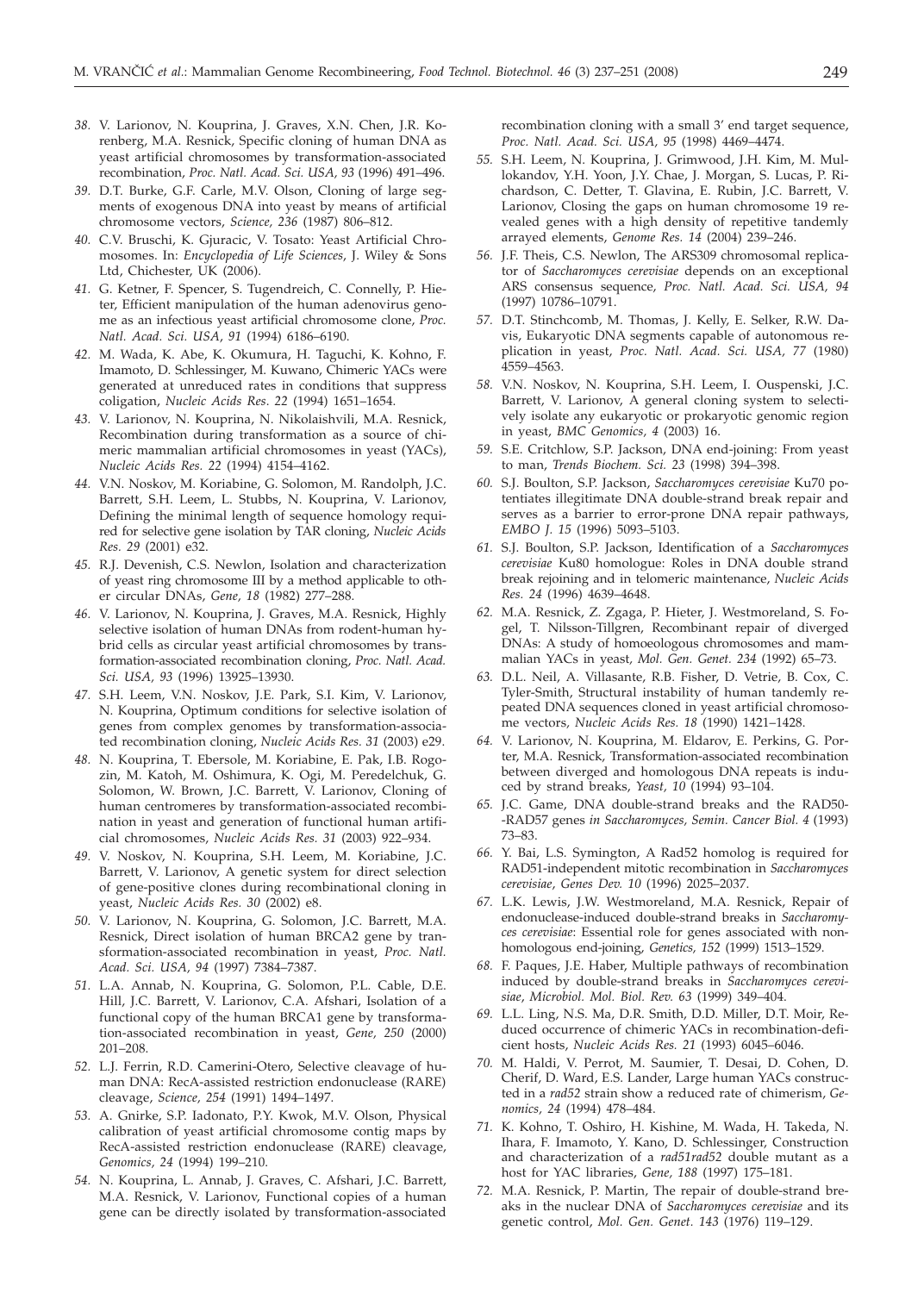- *73.* J.C. Game, T.J. Zamb, R.J. Braun, M. Resnick, R.M. Roth, The role of radiation (*rad*) genes in meiotic recombination in yeast, *Genetics, 94* (1980) 51–68.
- *74.* S. Prakash, L. Prakash, W. Burke, B.A. Montelone, Effects of the *RAD52* gene on recombination in *Saccharomyces cerevisiae, Genetics, 94* (1980) 31–50.
- *75.* N. Kouprina, N. Nikolaishvili, J. Graves, M. Koriabine, M.A. Resnick, V. Larionov, Integrity of human YACs during propagation in recombination-deficient yeast strains, *Genomics, 56* (1999) 262–273.
- *76.* J. Conde, G.R. Fink, A mutant of *Saccharomyces cerevisiae* defective for nuclear fusion*, Proc. Natl. Acad. Sci. USA, 73* (1976) 3651–3655.
- *77.* F. Spencer, Y. Hugerat, G. Simchen, O. Hurko, C. Connelly, P. Hieter, Yeast kar1 mutants provide an effective method for YAC transfer to new hosts, *Genomics, 22* (1994) 118–126.
- *78.* Y. Le, M.J. Dobson, Stabilization of yeast artificial chromosome clones in a *rad54-3* recombination-deficient host strain, *Nucleic Acids Res. 25* (1997) 1248–1253.
- *79.* M. Wigler, S. Silverstein, L.S. Lee, A. Pellicer, Y. Cheng, R. Axel, Transfer of purified herpes virus thymidine kinase gene to cultured mouse cells, *Cell, 11* (1977) 223–232.
- *80.* E. Borrelli, R. Heyman, M. Hsi, R.M. Evans, Targeting of an inducible toxic phenotype in animal cells, *Proc. Natl. Acad. Sci. USA, 85* (1988) 7572–7576.
- *81.* S.C. Lester, S.K. LeVan, C. Steglich, R. DeMars, Expression of human genes for adenine phosphoribosyltransferase and hypoxanthine-guanine phosphoribosyltransferase after genetic transformation of mouse cells with purified human DNA, *Somatic Cell Mol. Genet. 6* (1980) 241–259.
- *82.* R.J. Albertini, J.P. O'Neill, J.A. Nicklas, N.H. Heintz, P.C. Kelleher, Alterations of the *hprt* gene in human *in vivo*-derived 6-thioguanine-resistant T lymphocytes, *Nature, 316* (1985) 369–371.
- *83.* J.W. Littlefield, Selection of hybrids from matings of fibroblasts *in vitro* and their presumed recombinants, *Science, 145* (1964) 709–710.
- *84.* K.R. Thomas, M.R. Capecchi, Site-directed mutagenesis by gene targeting in mouse embryo-derived stem cells, *Cell, 51* (1987) 503–512.
- *85.* V. Pachnis, L. Pevny, R. Rothstein, F. Costantini, Transfer of a yeast artificial chromosome carrying human DNA from *Saccharomyces cerevisiae* into mammalian cells, *Proc. Natl. Acad. Sci. USA, 87* (1990) 5109–5113.
- *86.* B. Eliceiri, T. Labella, Y. Hagino, A. Srivastava, D. Schlessinger, G. Pilia, G. Palmieri, M. D'Urso, Stable integration and expression in mouse cells of yeast artificial chromosomes harboring human genes, *Proc. Natl. Acad. Sci. USA, 88* (1991) 2179–2183.
- *87.* J.L. Fernandez-Luna, R.J. Matthews, B.H. Brownstein, R.D. Schreiber, M.L. Thomas, Characterization and expression of the human leukocyte-common antigen (CD45) gene contained in yeast artificial chromosomes, *Genomics, 10* (1991) 756–764.
- *88.* A. Gnirke, T.S. Barnes, D. Patterson, D. Schild, T. Featherstone, M.V. Olson, Cloning and *in vivo* expression of the human GART gene using yeast artificial chromosomes, *EMBO J. 10* (1991) 1629–1634.
- *89.* W.J. Pavan, P. Hieter, R.H. Reeves, Modification and transfer into an embryonal carcinoma cell line of a 360-kilobase human-derived yeast artificial chromosome, *Mol. Cell Biol. 10* (1990) 4163–4169.
- *90.* A. Gnirke, C. Huxley, K. Peterson, M.V. Olson, Microinjection of intact 200- to 500-kb fragments of YAC DNA into mammalian cells, *Genomics, 15* (1993) 659–667.
- *91.* M. D'Urso, I. Zucchi, A. Ciccodicola, G. Palmieri, F.E. Abidi, D. Schlessinger, Human glucose-6-phosphate dehydrogenase gene carried on a yeast artificial chromosome encodes active enzyme in monkey cells, *Genomics, 7* (1990) 531–534.
- *92.* C. Huxley, Y. Hagino, D. Schlessinger, M.V. Olson, The human *HPRT* gene on a yeast artificial chromosome is functional when transferred to mouse cells by cell fusion, *Genomics, 9* (1991) 742–750.
- *93.* A. Schedl, L. Montoliu, G. Kelsey, G. Schutz, A yeast artificial chromosome covering the tyrosinase gene confers copy number-dependent expression in transgenic mice, *Nature, 362* (1993) 258–261.
- *94.* W.M. Strauss, J. Dausman, C. Beard, C. Johnson, J.B. Lawrence, R. Jaenisch, Germ line transmission of a yeast artificial chromosome spanning the murine alpha 1(I) collagen locus, *Science, 259* (1993) 1904–1907.
- *95.* A. Jakobovits, A.L. Moore, L.L. Green, G.J. Vergara, C.E. Maynard-Currie, H.A. Austin, S. Klapholz, Germ-line transmission and expression of a human-derived yeast artificial chromosome, *Nature, 362* (1993) 255–258.
- *96.* Y. Kimura, R. Yanagimachi, Intracytoplasmic sperm injection in the mouse, *Biol. Reprod. 52* (1995) 709–720.
- *97.* P.N. Moreira, P. Giraldo, P. Cozar, J. Pozueta, A. Jimenez, L. Montoliu, A. Gutierrez-Adan, Efficient generation of transgenic mice with intact yeast artificial chromosomes by intracytoplasmic sperm injection, *Biol. Reprod. 71* (2004) 1943–1947.
- *98.* L.L. Green, M.C. Hardy, C.E. Maynard-Currie, H. Tsuda, D.M. Louie, M.J. Mendez, H. Abderrahim, M. Noguchi, D.H. Smith, Y. Zeng, *et al*., Antigen-specific human monoclonal antibodies from mice engineered with human Ig heavy and light chain YACs, *Nat. Genet. 7* (1994) 13–21.
- *99.* M.J. Mendez, L.L. Green, J.R. Corvalan, X.C. Jia, C.E. Maynard-Currie, X.D. Yang, M.L. Gallo, D.M. Louie, D.V. Lee, K.L. Erickson, J. Luna, C.M. Roy, H. Abderrahim, F. Kirschenbaum, M. Noguchi, D.H. Smith, A. Fukushima, J.F. Hales, S. Klapholz, M.H. Finer, C.G. Davis, K.M. Zsebo, A. Jakobovits, Functional transplant of megabase human immunoglobulin loci recapitulates human antibody response in mice, *Nat. Genet. 15* (1997) 146–156.
- *100.* D.D. Dunlap, A. Maggi, M.R. Soria, L. Monaco, Nanoscopic structure of DNA condensed for gene delivery, *Nucleic Acids Res. 25* (1997) 3095–3101.
- *101.* P. Marschall, N. Malik, Z. Larin, Transfer of YACs up to 2.3 Mb intact into human cells with polyethylenimine, *Gene Ther. 6* (1999) 1634–1637.
- *102.* C. Rosenberg, R.J. Florijn, F.M. Van de Rijke, L.A. Blonden, T.K. Raap, G.J. Van Ommen, J.T. Den Dunnen, High resolution DNA fiber-fish on yeast artificial chromosomes: direct visualization of DNA replication, *Nat. Genet. 10* (1995) 477–479.
- *103.* H.H. Heng, L.C. Tsui, High resolution free chromatin/ DNA fiber fluorescent *in situ* hybridization, *J. Chromatogr. A, 806* (1998) 219–229.
- *104.* N. Kouprina, M. Campbell, J. Graves, E. Campbell, L. Meincke, J. Tesmer, D.L. Grady, N.A. Doggett, R.K. Moyzis, L.L. Deaven, V. Larionov, Construction of human chromosome 16- and 5-specific circular YAC/BAC libraries by *in vivo* recombination in yeast (TAR cloning), *Genomics, 53* (1998) 21–28.
- *105.* N. Nihei, T. Ichikawa, Y. Kawana, H. Kuramochi, H. Kugoh, M. Oshimura, I. Hayata, J. Shimazaki, H. Ito, Mapping of metastasis suppressor gene(s) for rat prostate cancer on the short arm of human chromosome 8 by irradiated microcell-mediated chromosome transfer, *Genes Chrom. Cancer, 17* (1996) 260–268.
- *106.* N. Nihei, N. Kouprina, V. Larionov, J. Oshima, G.M. Martin, T. Ichikawa, J.C. Barrett, Functional evidence for a metastasis suppressor gene for rat prostate cancer within a 60-kilobase region on human chromosome 8p21-p12, *Cancer Res. 62* (2002) 367–370.